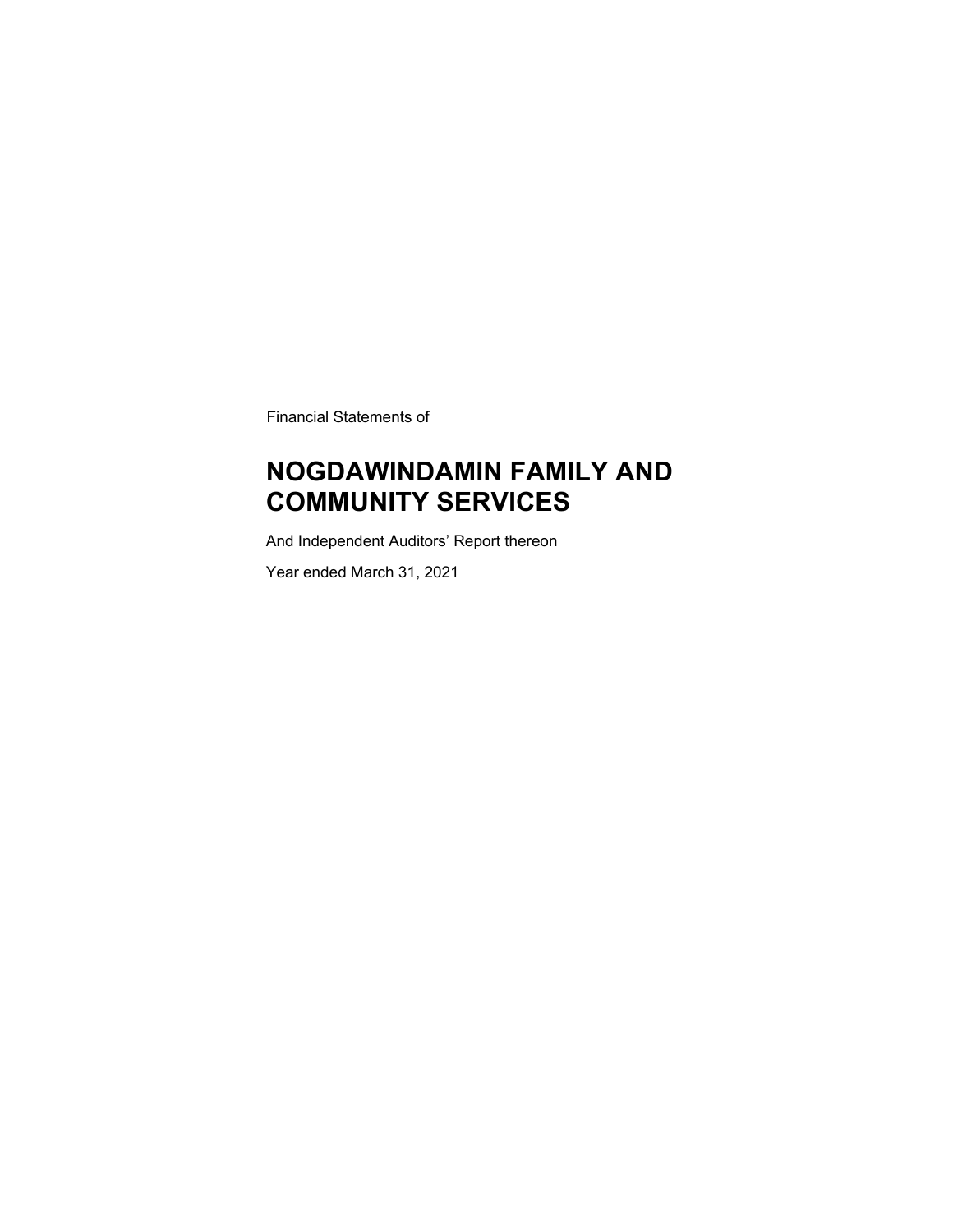

 KPMG LLP Claridge Executive Centre 144 Pine Street Sudbury Ontario P3C 1X3 Canada Telephone (705) 675-8500 Fax (705) 675-7586

### **INDEPENDENT AUDITORS' REPORT**

To the Board of Directors of Nogdawindamin Family and Community Service

### *Opinion*

We have audited the accompanying financial statements of Nogdawindamin Family and Community Services (the Organization), which comprise:

- the statement of financial position as at March 31, 2021
- the statement of operations for the year then ended
- the statement of changes in net assets (deficiency) for the year then ended
- the statement of cash flows for the year then ended
- and notes and schedules to the financial statements, including a summary of significant accounting policies

(Hereinafter referred to as the "financial statements")

In our opinion, the accompanying financial statements present fairly, in all material respects, the financial position of Nogdawindamin Family and Community Services as at March 31, 2021, and its results of operations, its changes in net assets (deficiency) and its cash flows for the year then ended in accordance with Canadian public sector accounting standards.

### *Basis for Opinion*

We conducted our audit in accordance with Canadian generally accepted auditing standards. Our responsibilities under those standards are further described in the *Auditors' Responsibilities for the Audit of the Financial Statements* section of our report.

We are independent of the Organization in accordance with the ethical requirements that are relevant to our audit of the financial statements in Canada and we have fulfilled our other responsibilities in accordance with these requirements.

We believe that the audit evidence we have obtained is sufficient and appropriate to provide a basis for our opinion.

### *Other Matter – Comparative Information*

The financial statements for the year ended March 31, 2020 were audited by another auditor who expressed an unmodified opinion on those financial statements on September 2, 2020.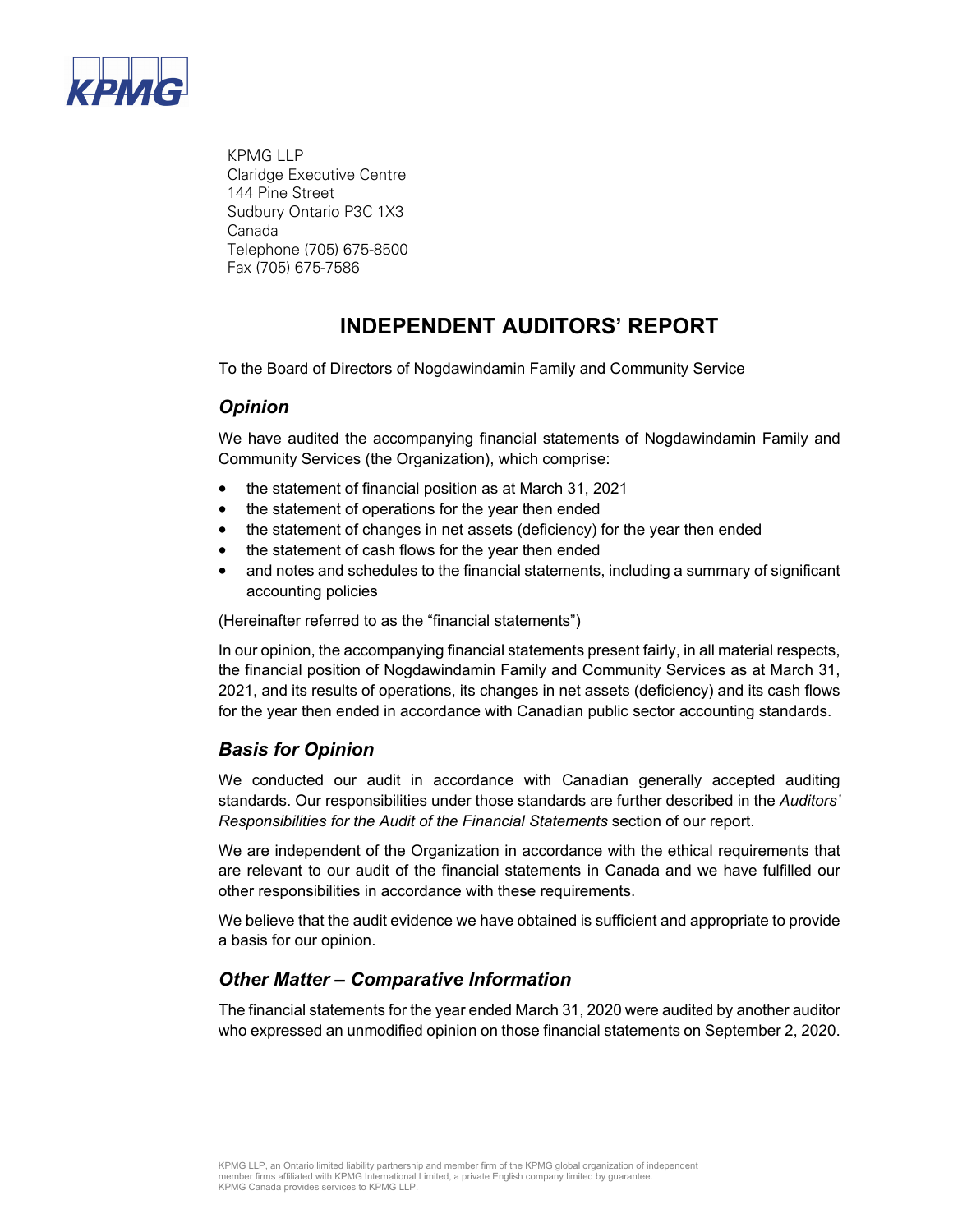

Page 2

### *Responsibilities of Management and Those Charged with Governance for the Financial Statements*

Management is responsible for the preparation and fair presentation of the financial statements in accordance with Canadian public sector accounting standards, and for such internal control as management determines is necessary to enable the preparation of financial statements that are free from material misstatement, whether due to fraud or error.

In preparing the financial statements, management is responsible for assessing the Organization's ability to continue as a going concern, disclosing as applicable, matters related to going concern and using the going concern basis of accounting unless management either intends to liquidate the Organization or to cease operations, or has no realistic alternative but to do so.

Those charged with governance are responsible for overseeing the Organization's financial reporting process.

### *Auditors' Responsibility for the Audit of the Financial Statements*

Our objectives are to obtain reasonable assurance about whether the financial statements as a whole are free from material misstatement, whether due to fraud or error, and to issue an auditors' report that includes our opinion.

Reasonable assurance is a high level of assurance, but is not a guarantee that an audit conducted in accordance with Canadian generally accepted auditing standards will always detect a material misstatement when it exists.

Misstatements can arise from fraud or error and are considered material if, individually or in the aggregate, they could reasonably be expected to influence the economic decisions of users taken on the basis of the financial statements.

As part of an audit in accordance with Canadian generally accepted auditing standards, we exercise professional judgment and maintain professional skepticism throughout the audit.

We also:

• Identify and assess the risks of material misstatement of the financial statements, whether due to fraud or error, design and perform audit procedures responsive to those risks, and obtain audit evidence that is sufficient and appropriate to provide a basis for our opinion.

The risk of not detecting a material misstatement resulting from fraud is higher than for one resulting from error, as fraud may involve collusion, forgery, intentional omissions, misrepresentations, or the override of internal control.

- Obtain an understanding of internal control relevant to the audit in order to design audit procedures that are appropriate in the circumstances, but not for the purpose of expressing an opinion on the effectiveness of the Organization's internal control.
- Evaluate the appropriateness of accounting policies used and the reasonableness of accounting estimates and related disclosures made by management.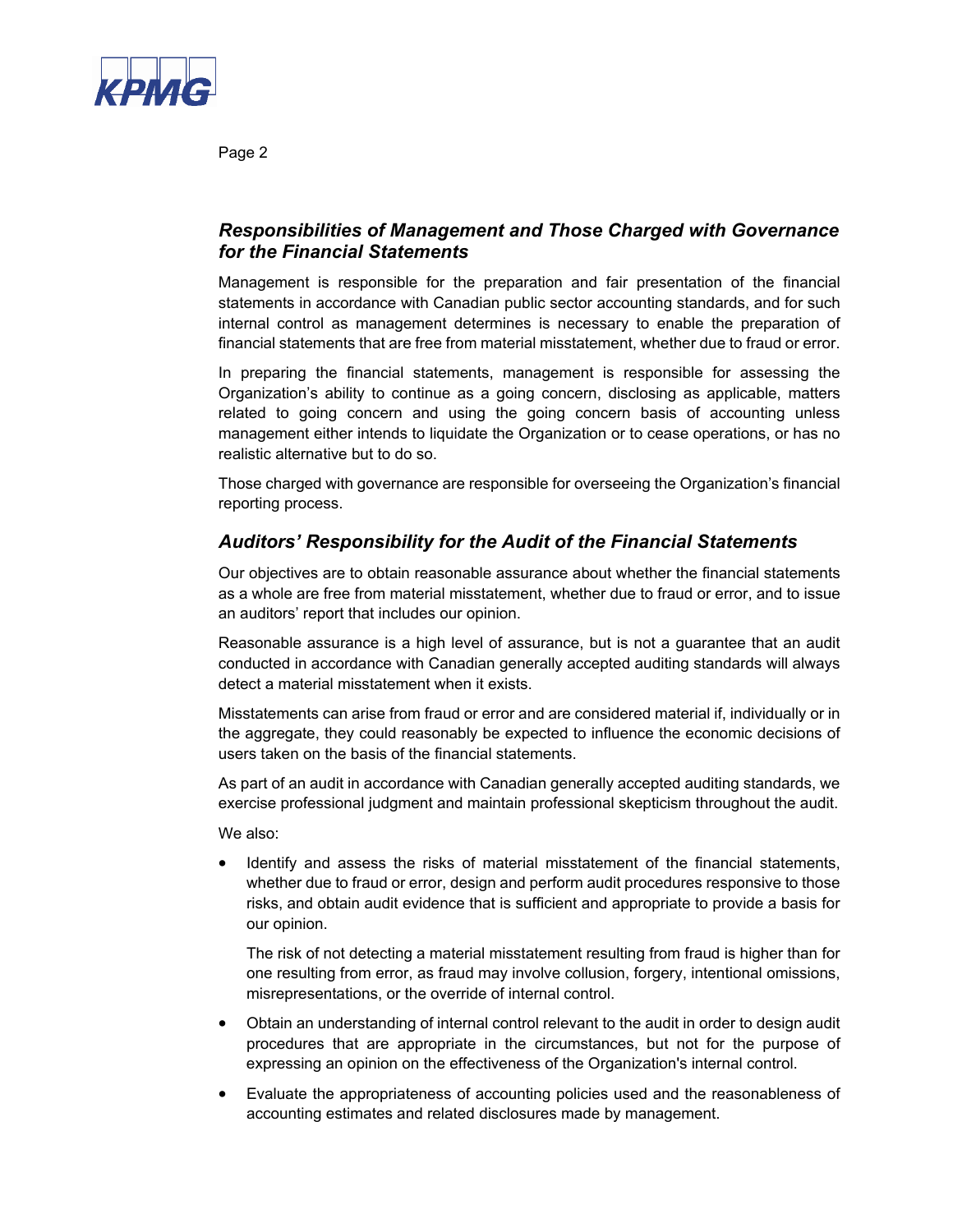

Page 3

- Conclude on the appropriateness of management's use of the going concern basis of accounting and, based on the audit evidence obtained, whether a material uncertainty exists related to events or conditions that may cast significant doubt on the Organization's ability to continue as a going concern. If we conclude that a material uncertainty exists, we are required to draw attention in our auditors' report to the related disclosures in the financial statements or, if such disclosures are inadequate, to modify our opinion. Our conclusions are based on the audit evidence obtained up to the date of our auditors' report. However, future events or conditions may cause the Organization to cease to continue as a going concern.
- Evaluate the overall presentation, structure and content of the financial statements, including the disclosures, and whether the financial statements represents the underlying transactions and events in a manner that achieves fair presentation.
- Communicate with those charged with governance regarding, among other matters, the planned scope and timing of the audit and significant audit findings, including any significant deficiencies in internal control that we identify during our audit.

 $kPm6$   $\mu$ 

Chartered Professional Accountants, Licensed Public Accountants

Sudbury, Canada July 27, 2021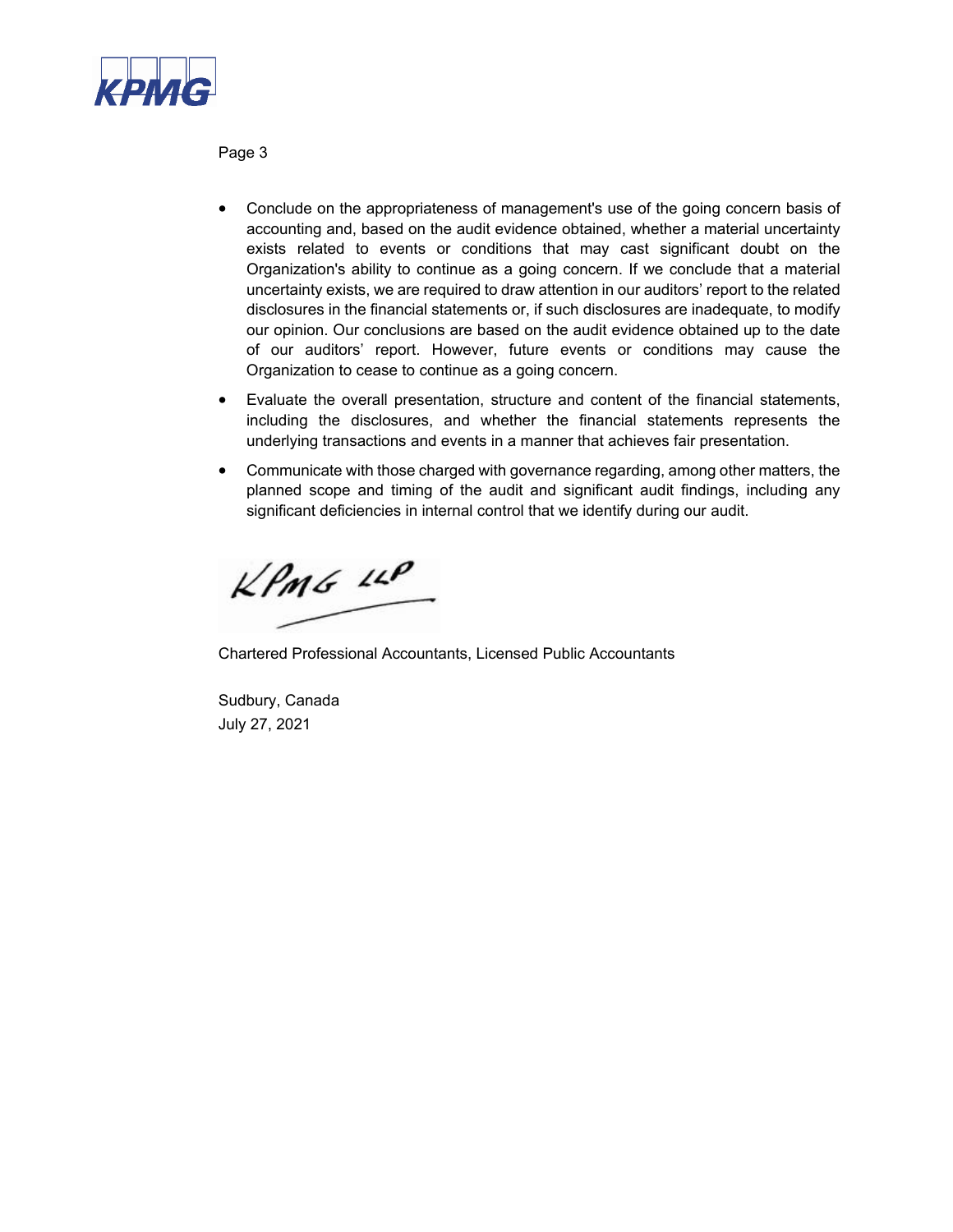Statement of Financial Position

March 31, 2021, with comparative information for 2020

|                                                                                                               | 2021                         | 2020                   |
|---------------------------------------------------------------------------------------------------------------|------------------------------|------------------------|
| <b>Assets</b>                                                                                                 |                              |                        |
| Current assets:                                                                                               |                              |                        |
| Cash                                                                                                          | \$<br>10,461,206             | 5,868,603              |
| Accounts receivable (note 2)                                                                                  | 166,933                      | 1,945,617              |
| Prepaid expenses and deposits                                                                                 | 145,037                      | 260,688                |
|                                                                                                               | 10,773,176                   | 8,074,908              |
| Capital assets (note 3)                                                                                       | 6,040,041                    | 6,356,013              |
|                                                                                                               | \$<br>16,813,217             | 14,430,921             |
| <b>Current liabilities:</b><br>Accounts payable and accrued liabilities (note 4)<br>Deferred revenue (note 6) | \$<br>5,663,142<br>3,588,955 | 3,414,671<br>3,912,869 |
|                                                                                                               | 9,252,097                    | 7,327,540              |
| Net assets (deficiency):                                                                                      |                              |                        |
| Unrestricted net deficit                                                                                      | (372, 952)                   | (426, 323)             |
| Reserves (note 7)                                                                                             | 1,894,031                    | 1,173,691              |
| Investment in capital assets                                                                                  | 6,040,041                    | 6,356,013              |
|                                                                                                               | 7,561,120                    | 7,103,381              |
| Commitments (note 10)                                                                                         |                              |                        |
|                                                                                                               | \$<br>16,813,217             | 14,430,921             |

See accompanying notes to financial statements.

On behalf of the Board:

Director  $\alpha$ //////// $\gamma$  Director Board President **Chief Executive Officer**<br> **Chief Executive Officer**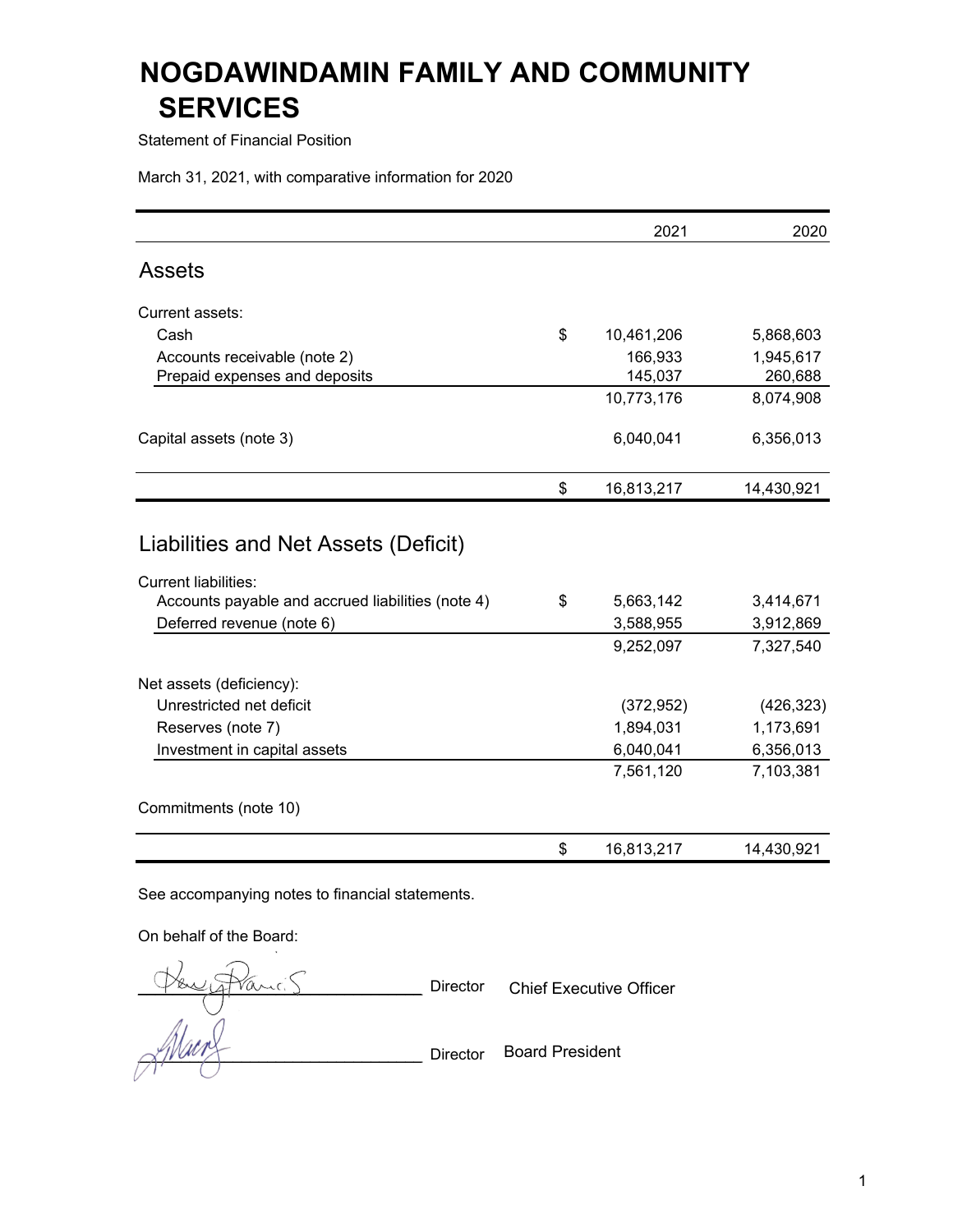Statement of Operations

Year ended March 31, 2021, with comparative information for 2020

|                                                                                                          | 2021                     | 2020                  |
|----------------------------------------------------------------------------------------------------------|--------------------------|-----------------------|
|                                                                                                          |                          |                       |
| Revenue:                                                                                                 | \$                       | \$<br>24,119,042      |
| Ministry of Children, Community and Social Services<br>Department of Indigenous Services Canada (note 8) | 24,425,958<br>26,337,445 |                       |
| Alternative care                                                                                         | 289,532                  | 24,923,888<br>156,799 |
| Children's special allowance                                                                             | 934,698                  | 779,974               |
| Disability tax credit                                                                                    | 34,840                   | 38,024                |
| Other                                                                                                    |                          | 192,741               |
|                                                                                                          | 518,513<br>52,540,986    | 50,210,468            |
|                                                                                                          |                          |                       |
| Expenses:                                                                                                |                          |                       |
| <b>Salaries</b>                                                                                          |                          |                       |
| - Staff                                                                                                  | 23,477,717               | 20,763,465            |
| - Benefits                                                                                               | 5,091,496                | 4,620,532             |
| Boarding                                                                                                 | 4,403,042                | 3,340,006             |
| <b>Building occupancy</b>                                                                                | 1,693,769                | 2,164,865             |
| Client personal needs                                                                                    | 1,090,885                | 1,258,097             |
| Cultural program                                                                                         | 524,872                  | 294,415               |
| Financial assistance                                                                                     | 2,266,700                | 2,366,639             |
| Health and related costs                                                                                 | 229,240                  | 232,259               |
| <b>OCBE</b> expenses                                                                                     | 99,457                   | 7,638                 |
| Office administration                                                                                    | 581,547                  | 673,152               |
| Other                                                                                                    | 194,630                  | 181,861               |
| Programs expenses                                                                                        |                          |                       |
| - Internal                                                                                               | 433,958                  | 539,070               |
| - External                                                                                               | 8,121,137                | 7,123,208             |
| Professional services - client                                                                           | 921,076                  | 624,781               |
| Professional services - non- client                                                                      | 114,693                  | 164,861               |
| Promotion and publicity                                                                                  | 57,208                   | 160,568               |
| Repairs and maintenance                                                                                  |                          | 186,901               |
| Technology                                                                                               | 320,715                  | 309,328               |
| Training and recruitment                                                                                 | 301,860                  | 284,201               |
| Travel                                                                                                   | 867,243                  | 2,021,280             |
| Expenditure recovery                                                                                     | (176, 397)               | (357, 495)            |
|                                                                                                          | 50,614,848               | 46,959,632            |
| Excess of revenue over expenses before amortization                                                      | 1,926,138                | 3,250,836             |
|                                                                                                          |                          |                       |
| Amortization of capital assets                                                                           | 1,468,399                | 1,353,761             |
| Excess of revenue over expenses                                                                          | \$<br>457,739            | \$<br>1,897,075       |

See accompanying notes to financial statements.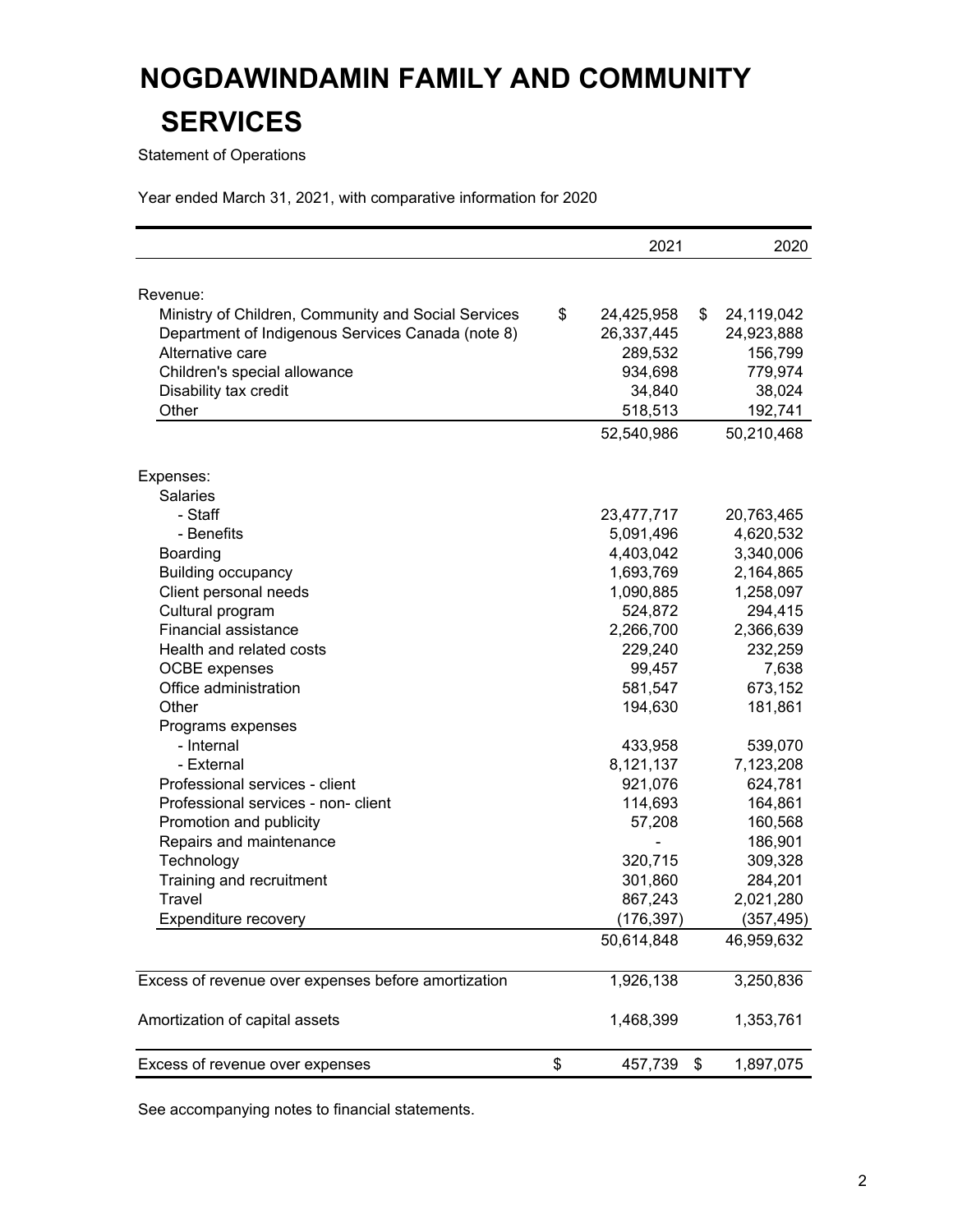Statement of Changes in Net Assets (Deficiency)

Year ended March 31, 2021, with comparative information for 2020

|                                               |                          |                          |                         | 2021            |
|-----------------------------------------------|--------------------------|--------------------------|-------------------------|-----------------|
|                                               |                          | Invested in              | <b>Unrestricted Net</b> |                 |
|                                               | Reserves                 | <b>Capital Assets</b>    | Deficit                 | Total           |
| Net assets (deficiency), beginning of year    | \$<br>1,173,691          | 6.356.013                | (426, 323)              | \$<br>7,103,381 |
| Excess (deficiency) of revenues over expenses | $\overline{\phantom{0}}$ | (1,483,138)              | 1,940,877               | 457,739         |
| Capital assets acquired                       | -                        | 1,167,166                | (1, 167, 166)           |                 |
| Transfer to (from) reserves                   | 720.340                  | $\overline{\phantom{a}}$ | (720, 340)              |                 |
| Net assets (deficiency), beginning of year    | 1,894,031                | 6,040,041                | (372,952)               | \$<br>7,561,120 |

|                                               |                 |                          |                         | 2020                     |
|-----------------------------------------------|-----------------|--------------------------|-------------------------|--------------------------|
|                                               |                 | Invested in              | <b>Unrestricted Net</b> |                          |
|                                               | Reserves        | <b>Capital Assets</b>    | Deficit                 | Total                    |
| Net assets (deficiency), beginning of year    | \$<br>875,220   | 4.698.166                | (367,080)               | \$<br>5,206,306          |
| Excess (deficiency) of revenues over expenses |                 | (1,353,761)              | 3,250,836               | 1,897,075                |
| Capital assets acquired                       | $\blacksquare$  | 3,011,608                | (3,011,608)             | -                        |
| Transfer to (from) reserves                   | 298,471         | $\overline{\phantom{a}}$ | (298, 471)              | $\overline{\phantom{a}}$ |
| Net assets (deficiency), end of the year      | \$<br>1,173,691 | 6,356,013                | (426,323)               | \$<br>7,103,381          |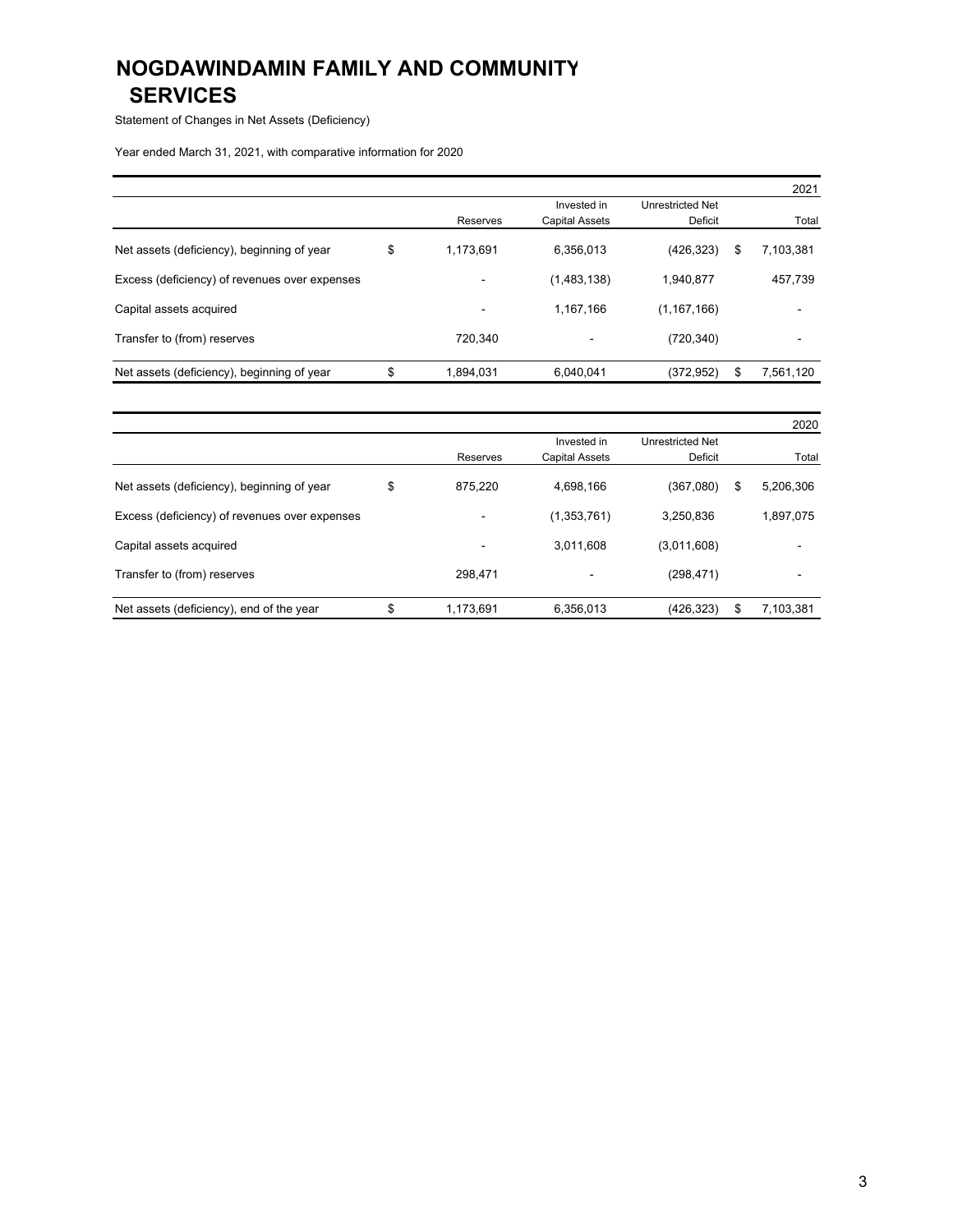Statement of Cash Flows

Year ended March 31, 2021, with comparative information for 2020

|                                                                 | 2021             | 2020            |
|-----------------------------------------------------------------|------------------|-----------------|
| Cash flows from operating activities:                           |                  |                 |
| Excess of revenue over expenses                                 | \$<br>457,739    | \$<br>1,897,075 |
| Adjustment for:                                                 |                  |                 |
| Amortization of capital assets                                  | 1,468,399        | 1,353,761       |
| Loss on disposal of capital assets                              | 14,739           |                 |
|                                                                 | 1.940.877        | 3.250.836       |
| Change in non-cash working capital:                             |                  |                 |
| Decrease in accounts receivable                                 | 1,778,684        | 2,591,526       |
| Decrease in due to funder                                       |                  | (772, 867)      |
| Decrease (increase) in prepaid expenses and deposits            | 115,651          | (42,008)        |
| Increase (decrease) in accounts payable and accrued liabilities | 2,248,471        | (719, 195)      |
| (Decrease) increase in deferred revenue                         | (323,914)        | 3,907,994       |
|                                                                 | 5,759,769        | 8,216,286       |
| Cash flows from capital activities:                             |                  |                 |
| Capital asset additions                                         | (1, 167, 166)    | (3,011,608)     |
| Increase in cash                                                | 4,592,603        | 5,204,678       |
| Cash, beginning of year                                         | 5,868,603        | 663,925         |
| Cash, end of year                                               | \$<br>10,461,206 | \$<br>5,868,603 |

See accompanying notes to financial statements.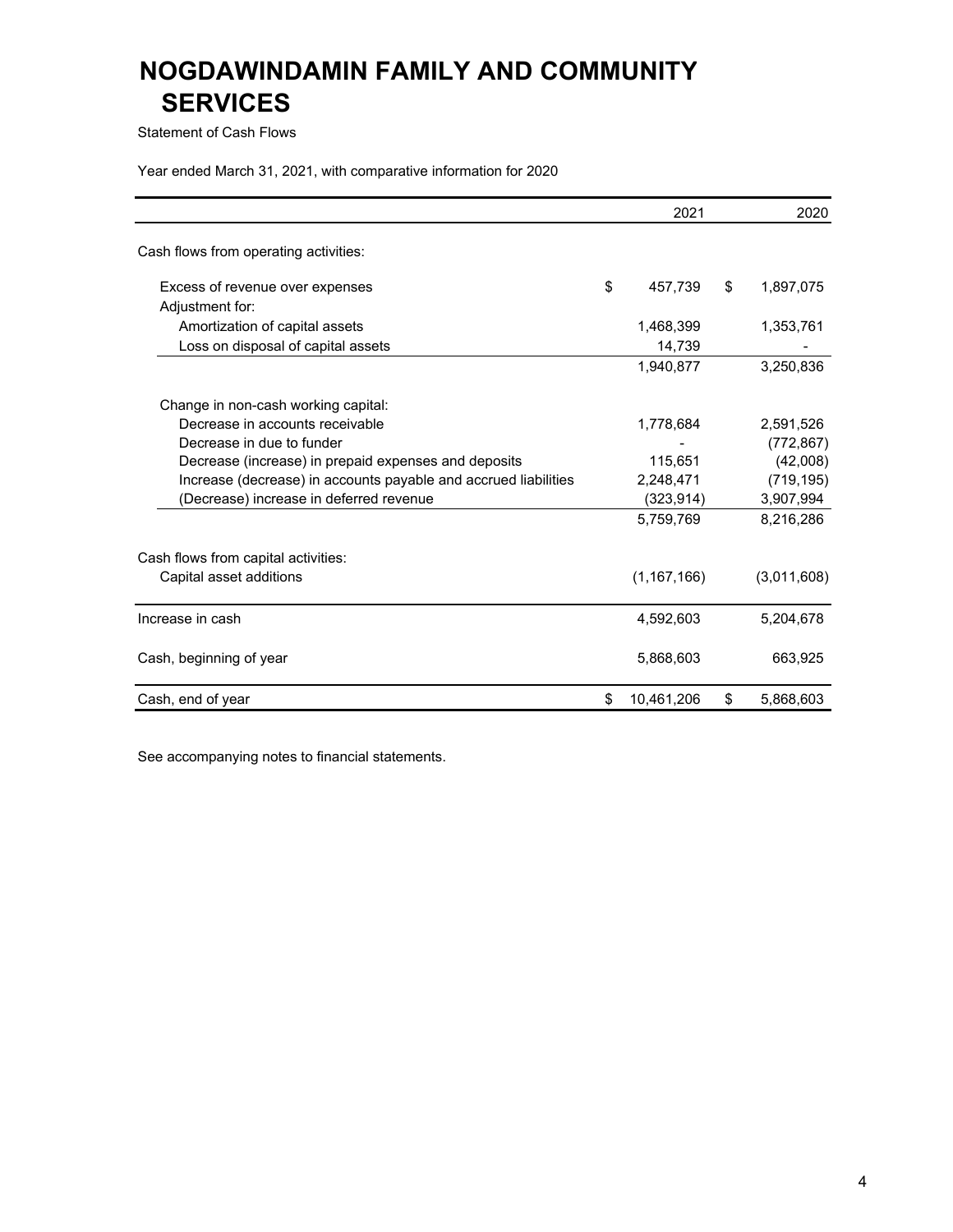Notes to Financial Statements

Year ended March 31, 2021

Nogdawindamin Family and Community Services (the "Organization") is a non-profit organization incorporated without share capital under the laws of Ontario and its principal activity is to provide children protection services along with to plan, design, implement and deliver culturally appropriate child and family services within its service area. The Organization is registered as a tax exempt charitable organization under the Federal Income Tax Act.

#### **1. Significant accounting policies:**

(a) Basis of presentation:

The financial statements have been prepared by management in accordance with Canadian public sector accounting standards including the 4200 standards for government not-for-profit organizations. A statement of remeasurement gains and losses has not been included as there are no matters to report therein.

(b) Revenue recognition:

The Organization accounts for contributions, which include donations and government grants, under the deferral method of accounting as follows:

- Operating grants are recorded as revenue in the period to which they relate.
- Grants and donations relating to future periods are deferred and recognized in the subsequent period when the related activity occurs.
- Grants approved but not received are accrued.
- Unrestricted contributions are recognized as revenue when received or receivable if the amounts can be reasonably estimated and collection is reasonably assured.
- Externally restricted contributions are recognized as revenue in the period in which the related expenses are recognized.
- Contributions restricted for the purchase of capital assets are deferred and amortized into revenue at rates corresponding to those of the related capital assets.
- (c) Capital assets:

Capital assets are recorded at cost less accumulated amortization. Amortization is provided on a straight-line basis to amortize the assets over their estimated useful lives as follows:

| Asset                             | Estimated<br>Useful Life |
|-----------------------------------|--------------------------|
| <b>Buildings</b>                  | 40 years                 |
| Signs                             | 5 years                  |
| Equipment, furniture and fixtures | 10 years                 |
| Computer hardware                 | $3 - 5$ years            |
| Computer software                 | 3 years                  |
| Leasehold improvements            | 5 years                  |
| Vehicles (\$5,000 residual)       | 5 years                  |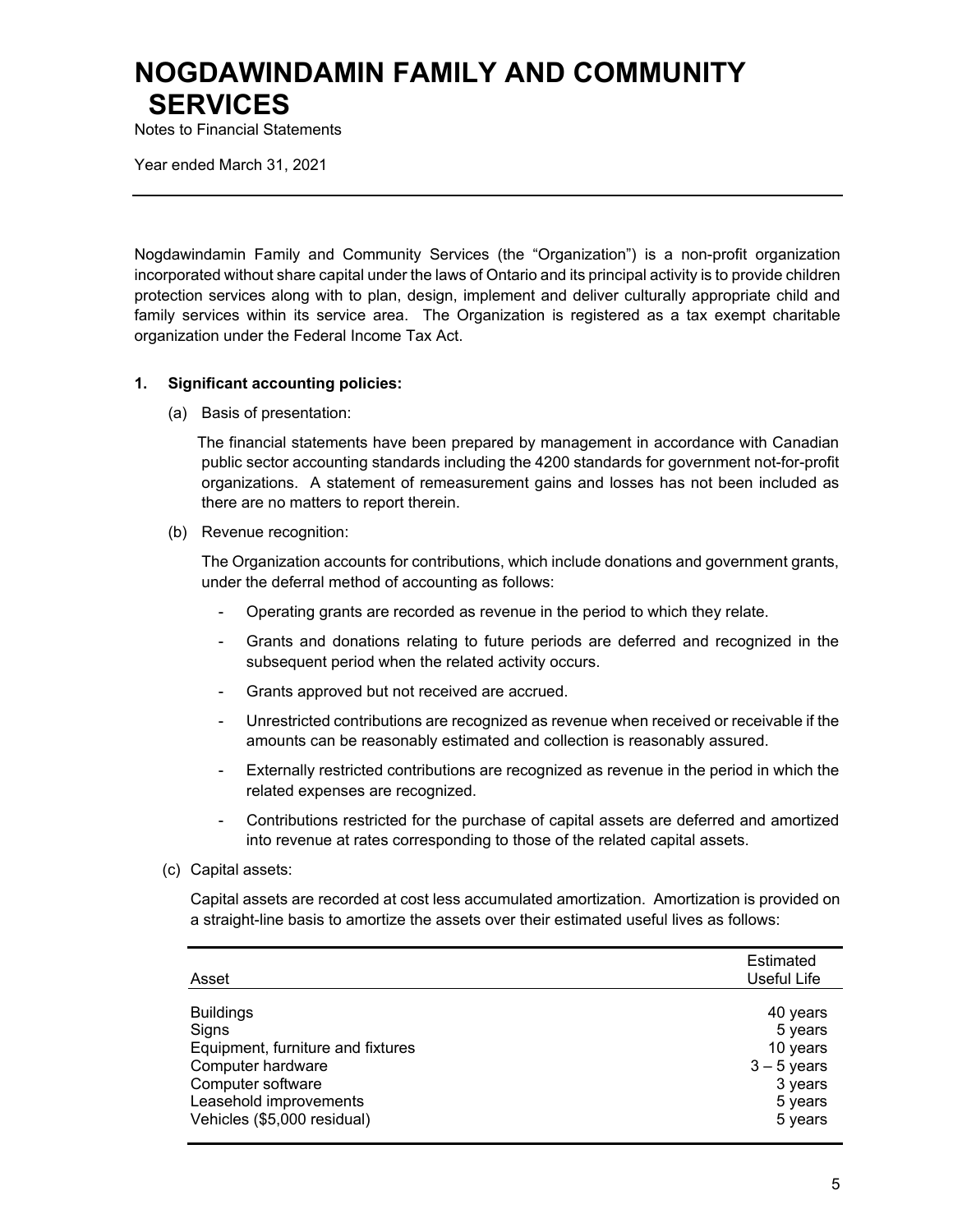Notes to Financial Statements (continued)

Year ended March 31, 2021

#### **1. Significant accounting policies (continued):**

(d) Vacation entitlements and banked overtime:

Vacation entitlements and banked overtime are accrued for as entitlements as earned.

(e) Cash:

Cash includes amounts deposited with a chartered bank.

(f) Use of estimates:

The preparation of financial statements requires management to make estimates and assumptions that affect the reported amounts of assets and liabilities and disclosure of contingent assets and liabilities at the date of the financial statements and the reported amounts of revenue and expenses during the reporting periods. Actual results could differ from those estimates. These estimates are reviewed periodically, and, as adjustments become necessary, they are reported in earnings in the year in which they become known.

(g) Pension plan:

The Organization provides a pension plan for all its full-time employees through the Ontario Municipal Employees Retirement System (OMERS). OMERS is a multi-employer pension plan which operates as the Ontario Municipal Employees Retirement Fund (the Fund), and provides pension for employees of Ontario municipalities, local boards and public utilities. The Fund is a contributory defined pension plan, which is financed by equal contributions from participating employers and employees, and by the investment earnings of the Fund. To the extent that the Fund finds itself in an under-funded position, additional contribution rates may be assessed to participating employers and members.

OMERS is a defined benefit plan. However, as OMERS does not segregate its pension asset and liability information by individual employers, there is insufficient information available to enable the Organization to directly account for the plan. Consequently, the plan has been accounted for as a defined contribution plan. Obligations for contributions to defined contributions pension plans are recognized as an employee benefits expense in net income when they are due.

(h) Financial instruments:

All financial instruments are initially recorded on the statement of financial position at fair value.

All investments held in equity instruments that trade in an active market would be recorded at fair value. Management has elected to record investments at fair value as they are managed and evaluated on a fair value basis.

Unrealized changes in fair value would be recognized in the statement of remeasurement gains and losses until they are realized, when they would be transferred to the statement of operations.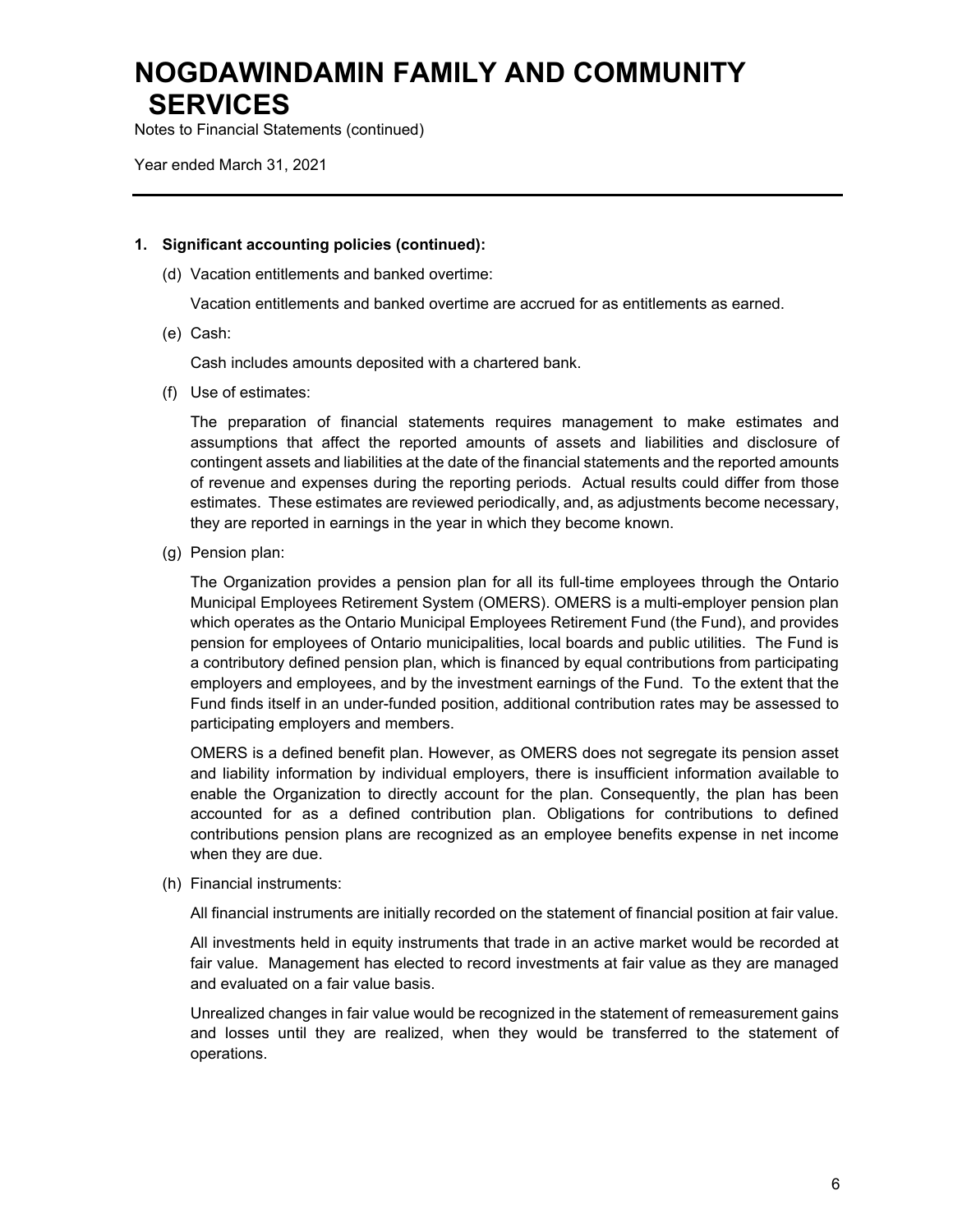Notes to Financial Statements (continued)

Year ended March 31, 2021

### **1. Significant accounting policies (continued):**

(h) Financial instruments (continued):

Transaction costs incurred on the acquisition of financial instruments measured subsequently at fair value are expensed as incurred.

Where a decline in fair value is determined to be other than temporary, the amount of the loss is removed from accumulated remeasurement gains and losses and recognized in the statement of operations. On sale, the amount held in accumulated remeasurement gains and losses associated with that instrument is removed from net assets and recognized in the statement of operations.

Financial instruments are classified into fair value hierarchy Levels 1, 2 or 3 for the purposes of describing the basis of the inputs used to determine the fair market value of those amounts recorded a fair value, as described below:

- Level 1 Fair value measurements are those derived from quoted prices (unadjusted) in active markets for identical assets or liabilities
- Level 2 Fair value measurements are those derived market-based inputs other than quoted prices that are observable for the asset or liability, either directly or indirectly
- Level 3 Fair value measurements are those derived from valuation techniques that include inputs for the asset or liability that are not based on observable market data

The Organization has selected to account for transactions at the trade date.

(i) Funding settlements:

The Organization receives the majority of its funding from the Ministry of Children, Community and Social Services (the "Ministry"). The operations of the Organization are therefore subject to audit by the Ministry with possible audit adjustments repayable to the Ministry.

Any adjustments required as a result of these audits will be made directly to net assets in the year amounts are determined.

### **2. Accounts receivable:**

|                                                                                                                          |    | 2021              |   | 2020                                      |
|--------------------------------------------------------------------------------------------------------------------------|----|-------------------|---|-------------------------------------------|
| Indigenous Services Canada<br>Ministry of Children, Community and Social Services<br>Government of Canada - HST<br>Other | \$ | 130,453<br>36,480 | S | 1,185,223<br>491,387<br>192,808<br>76,199 |
|                                                                                                                          | S  | 166.933           |   | 1.945.617                                 |

At March 31, 2021, the Organization has been approved from Indigenous Services Canada to receive funding up to \$2,321,136 for future projects. These amounts will be recognized as revenue and receivable in the period in which the related expenses are incurred.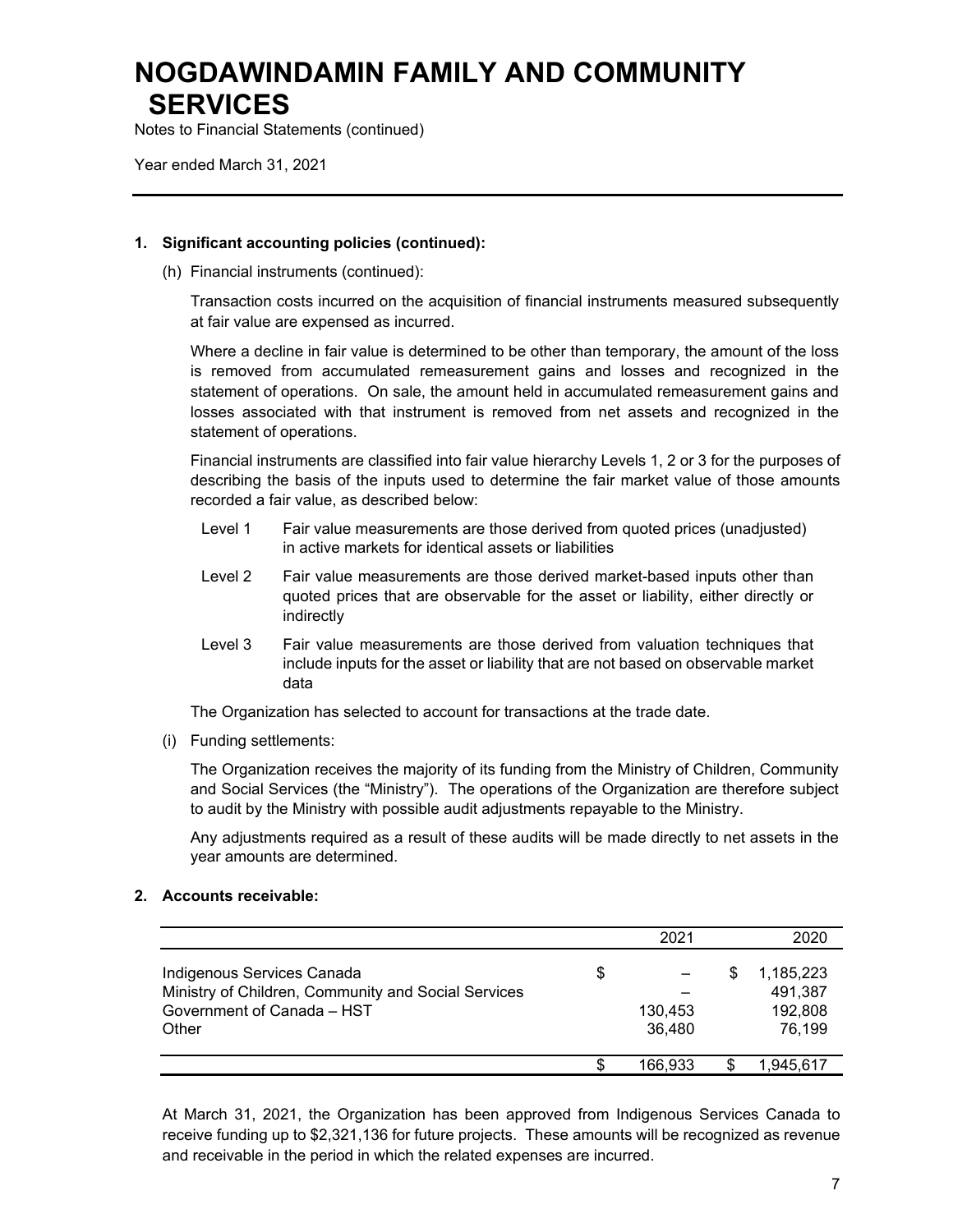Notes to Financial Statements (continued)

Year ended March 31, 2021

### **3. Capital assets:**

| 2021                                                                                                                                           | Cost                                                                                   | Accumulated<br>Amortization                                               | Net book<br>value                                                             |
|------------------------------------------------------------------------------------------------------------------------------------------------|----------------------------------------------------------------------------------------|---------------------------------------------------------------------------|-------------------------------------------------------------------------------|
| <b>Buildings</b><br>Signs<br>Equipment, furniture and fixtures<br>Computer hardware<br>Computer software                                       | \$<br>940,946<br>99,630<br>2,973,850<br>1,810,053<br>910,544                           | 46,891<br>50,275<br>1,177,612<br>1,579,598<br>625,058                     | 894,055<br>49,355<br>1,796,238<br>230,455<br>285,486                          |
| Leasehold improvements<br>Vehicles                                                                                                             | 3,195,007<br>1,552,634                                                                 | 1,408,931<br>554,258                                                      | 1,786,076<br>998,376                                                          |
|                                                                                                                                                | \$11,482,664                                                                           | 5,442,623                                                                 | 6,040,041                                                                     |
|                                                                                                                                                |                                                                                        |                                                                           |                                                                               |
| 2020                                                                                                                                           | Cost                                                                                   | Accumulated<br>Amortization                                               | Net book<br>value                                                             |
| <b>Buildings</b><br>Signs<br>Equipment, furniture and fixtures<br>Computer hardware<br>Computer software<br>Leasehold improvements<br>Vehicles | \$<br>507,772<br>99,630<br>2,937,898<br>1,602,929<br>568,711<br>3,177,605<br>1,445,430 | 23,610<br>38,804<br>897,517<br>1,331,611<br>497,233<br>766,215<br>428,972 | 484,162<br>60,826<br>2,040,381<br>271,318<br>71,478<br>2,411,390<br>1,016,458 |
|                                                                                                                                                | \$10,339,975                                                                           | 3,983,962                                                                 | 6,356,013                                                                     |

### **4. Accounts payable and accrued liabilities:**

|                                                                                               |    | 2021                            | 2020                            |
|-----------------------------------------------------------------------------------------------|----|---------------------------------|---------------------------------|
| Trade accounts payable and accruals<br>Government remittances payable<br>Accrued vacation pay | æ. | 4,933,161<br>212,405<br>517.576 | 2,530,206<br>371,517<br>512.948 |
|                                                                                               |    | 5,663,142                       | 3,414,671                       |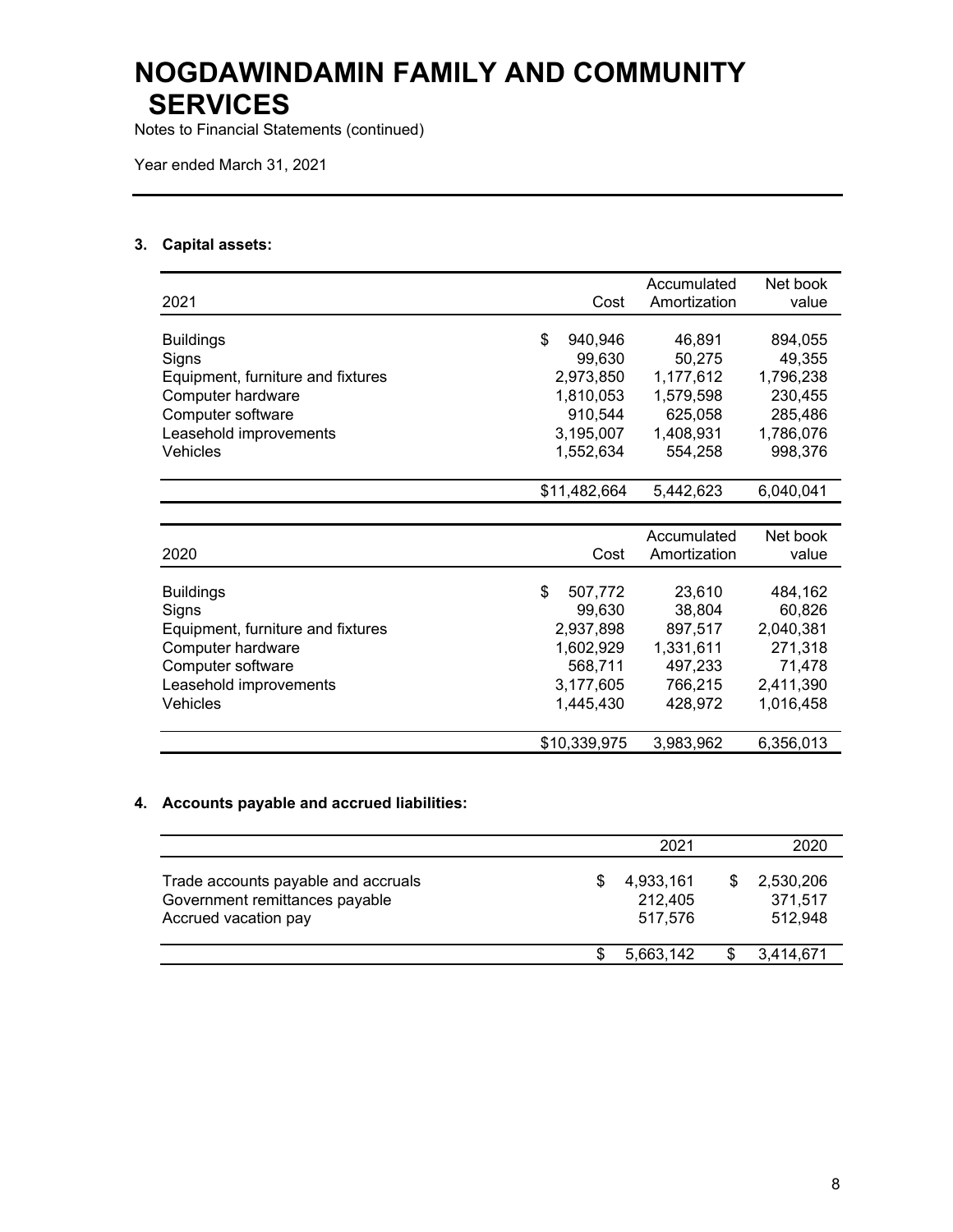Notes to Financial Statements (continued)

Year ended March 31, 2021

#### **5. Trust accounts:**

The Organization receives Universal Child Care Benefit ("UCCB") payments from the Canada Revenue Agency on behalf of children in their care. Per direction from the Ministry of Children, Community and Social Services, the UCCB funds are used to establish Registered Education Savings Plans (RESPs) on behalf of these children. During the current year, the Organization received payments in the amount of \$218,860 (2020 – \$208,640) from the Canada Revenue Agency. As at March 31, 2021, the balance of the individual RESPs amounts to \$732,861 (2020 – \$551,737) and the Organization has an amount of \$433,159 (2020 – \$300,000) to be deposited to the individuals RESPs.

#### **6. Deferred revenue:**

|                                             | 2021            | 2020            |
|---------------------------------------------|-----------------|-----------------|
| Indigenous Services Canada:                 |                 |                 |
| Children's mental health                    | \$<br>854,278   | \$<br>491,946   |
| Jordan's Principle - Individual Submissions | 393,904         | 1,620,903       |
| Remoteness funding                          | 411,739         |                 |
| Family well being                           | 360,023         |                 |
| Cultural services                           | 305,153         |                 |
| Wage enhancement                            | 267,132         |                 |
| Wellness clinic                             | 230,444         | 17,663          |
| Adult mental health                         | 126,996         |                 |
| Neonatal                                    | 95,495          |                 |
| Intervention                                | 90,117          |                 |
| <b>Traditional healthier</b>                | 66,733          |                 |
| Round house and family treatment centre     | 61,767          |                 |
| Multi-year planning                         | 40,426          |                 |
| Aunties and grandmothers                    | 15,049          |                 |
| Child welfare capacity                      |                 | 1,782,357       |
|                                             | 3,319,256       | 3,912,869       |
| Other                                       | 269,699         |                 |
|                                             |                 |                 |
|                                             | \$<br>3,588,955 | \$<br>3,912,869 |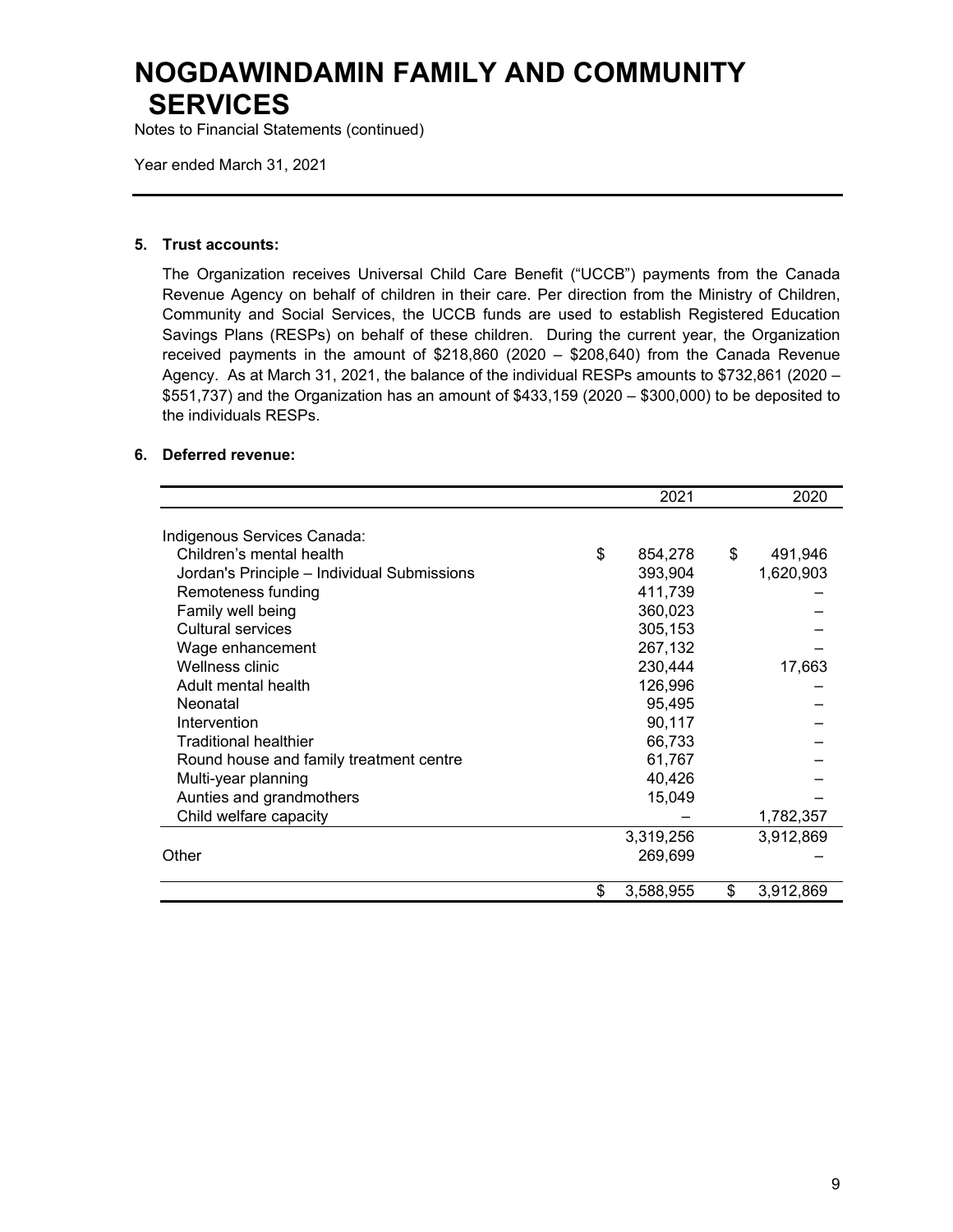Notes to Financial Statements (continued)

Year ended March 31, 2021

#### **7. Reserves:**

|                                                         | April 1,        | <b>Transfers</b> | <b>Transfers</b> |    | March 31, |
|---------------------------------------------------------|-----------------|------------------|------------------|----|-----------|
|                                                         | 2020            | to               | from             |    | 2021      |
| Indigenous Services Canada:                             |                 |                  |                  |    |           |
| Canadian Human Rights Tribunal                          | \$<br>558,555   |                  |                  | \$ | 558,555   |
| Multi-Year planning                                     | 364,066         | 19.902           | (364,066)        |    | 19,902    |
| <b>Family Well-being</b>                                | 251,070         |                  | (251,070)        |    |           |
| Ministry of Children, Community and Social<br>Services: |                 |                  |                  |    |           |
| Balance budget fund                                     |                 | 1,315,574        |                  |    | 1,315,574 |
| 2021 balances                                           | \$<br>1,173,691 | 1,335,476        | (615, 136)       | \$ | 1,894,031 |
|                                                         |                 |                  |                  |    |           |
| 2020 balances                                           | \$<br>875,220   | 615,136          | (316,665)        | S  | 1,173,691 |

#### **8. Indigenous Service Canada funding:**

Nogdawindamin has a contribution arrangement with Indigenous Service Canada (ISC). The funds are used by the organization to administer its operations and provide service in accordance with the terms of the funding arrangement. The following is a reconciliation of the funding provided.

|                                                                                    |     | 2021                        |    | 2020                      |
|------------------------------------------------------------------------------------|-----|-----------------------------|----|---------------------------|
| ISC funding per confirmation<br>ISC funding receivable in prior year               | S   | 26.794.336<br>(1, 125, 656) | S. | 28,307,463<br>(1,428,796) |
| ISC funding deferred in the prior year<br>ISC funding deferred in the current year |     | 3,912,869<br>(3,319,256)    |    | (2,758,550)               |
| Other funds not on confirmation                                                    |     | 75.152                      |    | 803,771                   |
|                                                                                    | \$. | 26,337,445                  |    | 24,923,888                |

#### **9. Pension plan contributions:**

OMERS provides pension services to more than 500,000 active and retired members and approximately 1,000 employers. Each year an independent actuary determines the funding status of OMERS Primary Pension Plan (the "Plan") by comparing the actuarial value of invested assets to the estimated present value of all pension benefits that members have earned to date. The most recent actuarial valuation of the Plan was conducted at December 31, 2020. The results of this valuation disclosed total going concern actuarial liabilities of \$113,055 million (2020 – \$107,687 million) in respect of benefits accrued for service with total going concern actuarial assets at that date of \$109,844 million (2020 – \$104,290 million) indicating a going concern actuarial deficit of \$3,211 million (2020 – \$3,397 million). OMERS is a multi-employer plan, any pension plan surpluses or deficits are a joint responsibility of Ontario organizations and their employees and the Organizations's share is not determinable. As a result, the Organization does not recognize any share of the OMERS pension surplus or deficit.

The amount contributed to OMERS for 2021 was  $$1,711,359$  (2020  $- $1,552,382$ ) and is included as an expense in the statement of operations.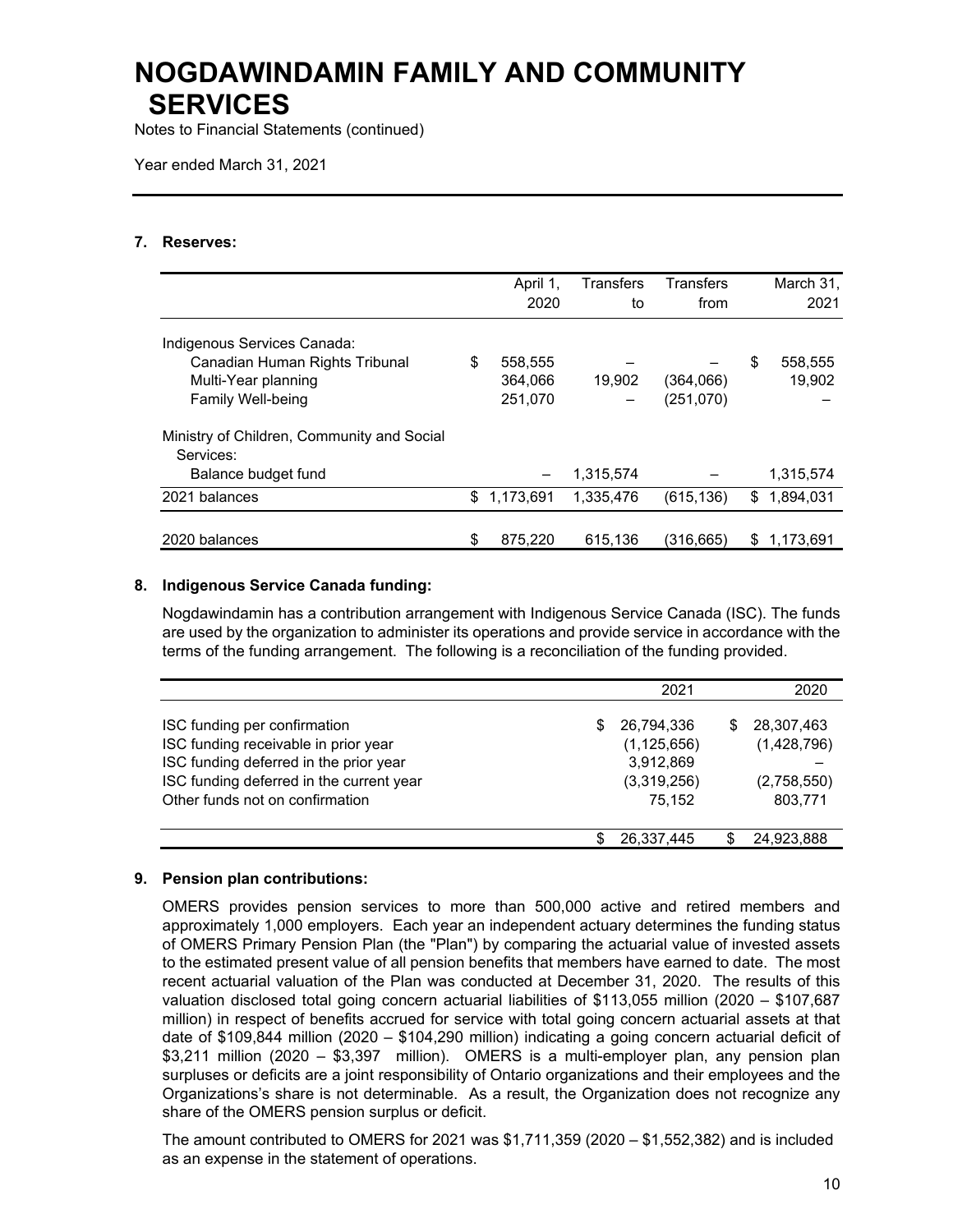Notes to Financial Statements (continued)

Year ended March 31, 2021

#### **10. Commitments:**

The Organization has entered into various lease agreements for building rentals for the next four years. Total commitments are as follows:

| 2022 | \$1,311,805 |
|------|-------------|
|      |             |
| 2023 | 510,798     |
| 2024 | 110,658     |
| 2025 | 94,000      |
|      |             |

#### **11. Financial risks:**

(a) Credit:

The Organization has no significant exposure to credit or market risks.

(b) Liquidity risk:

Liquidity risk is the risk that the Organization will be unable to fulfill its obligations on a timely basis or at a reasonable cost. The Organization manages its liquidity risk by monitoring its operating requirements. The Organization prepares budget and cash forecasts to ensure it has sufficient funds to fulfill its obligations.

(c) Other risk:

The Organization's main source of revenue is government operating grants. In March 2020, the COVID-19 outbreak was declared a pandemic by the World Health Organization. This resulted in the Canadian and Provincial governments enacting emergency measures to combat the spread of the virus. The Organization halted all in-person activity and closed its facilities to staff for a period of time and moved to delivery of essential services in a virtual environment based on recommendations from Public Health Ontario. In the summer of 2020, certain in person services restarted with the organization currently utilizing a hybrid model for the delivery of services in compliance with Public Health regulations.

The impact of COVID-19 is expected to impact operations for a duration that cannot be reasonably predicted. The further overall operational and financial impact is highly dependent on the duration of COVID-19, including the potential occurrence of additional waves of the pandemic, and could be affected by other factors that are currently not known at this time. Management is actively monitoring the effect of the pandemic on its financial condition, liquidity, operations, suppliers, and workforce. Given the daily evolution of the pandemic and the global responses to curb its spread, the Organization is not able to fully estimate the effects of the pandemic on its results of operations, financial condition, or liquidity at this time.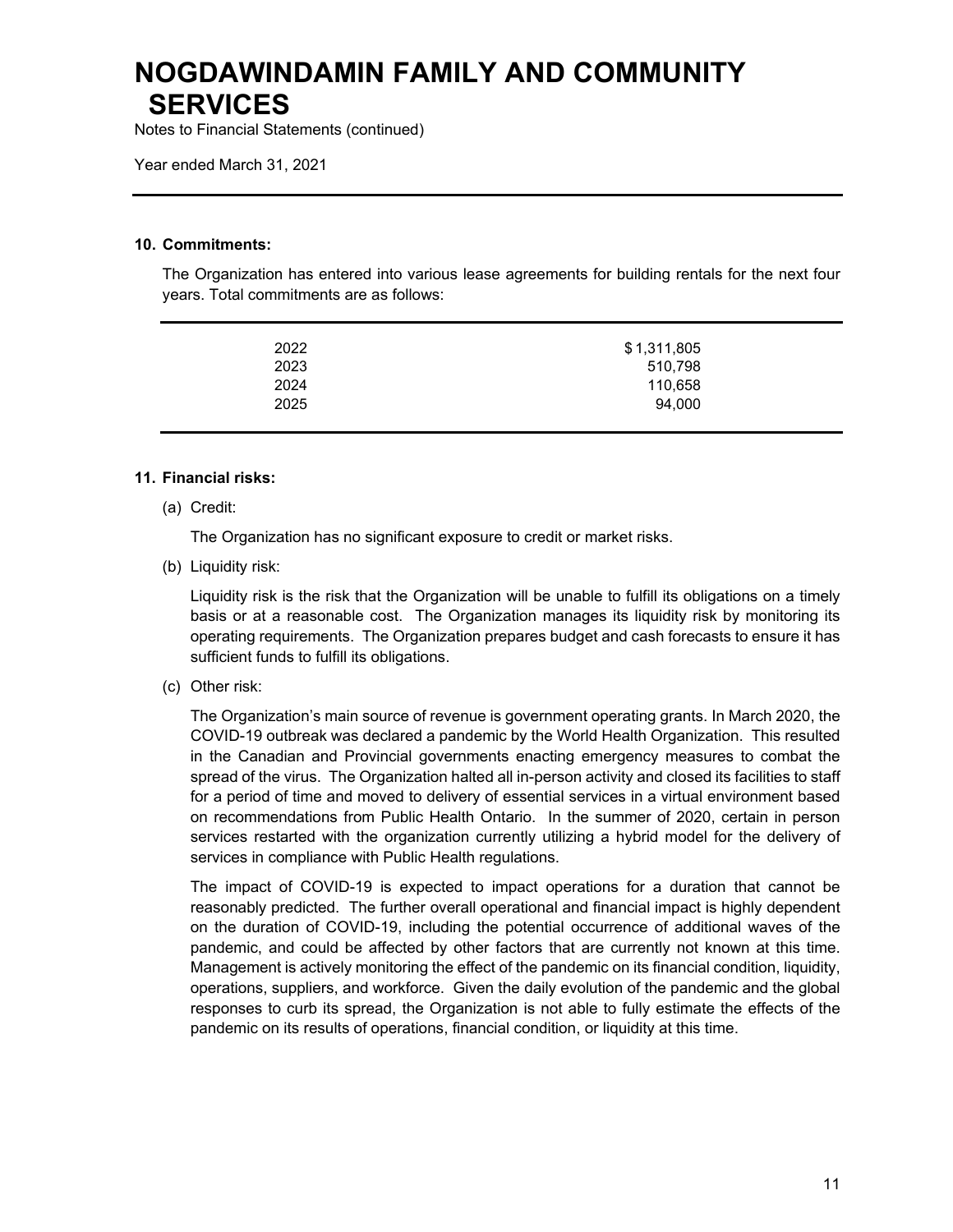Notes to Financial Statements (continued)

Year ended March 31, 2021

### **12. Surplus reconciliation:**

|       |                                                                                                     |   | $202^{\circ}$                            |
|-------|-----------------------------------------------------------------------------------------------------|---|------------------------------------------|
|       | Excess of revenue over expenses per the statement of operations                                     | S | 457,739                                  |
| Add:  | Amortization                                                                                        |   | 1,468,399                                |
| Less: | Capital expenditures<br>Change in vacation entitlement and banked overtime<br>Transfers to reserves |   | (1, 167, 166)<br>(38, 632)<br>(720, 340) |
|       | Excess of revenue over expenses for funding purposes                                                | S |                                          |

### **13. Comparative information:**

Certain prior year information have been reclassified to conform with the financial statement presentation adopted in the current year.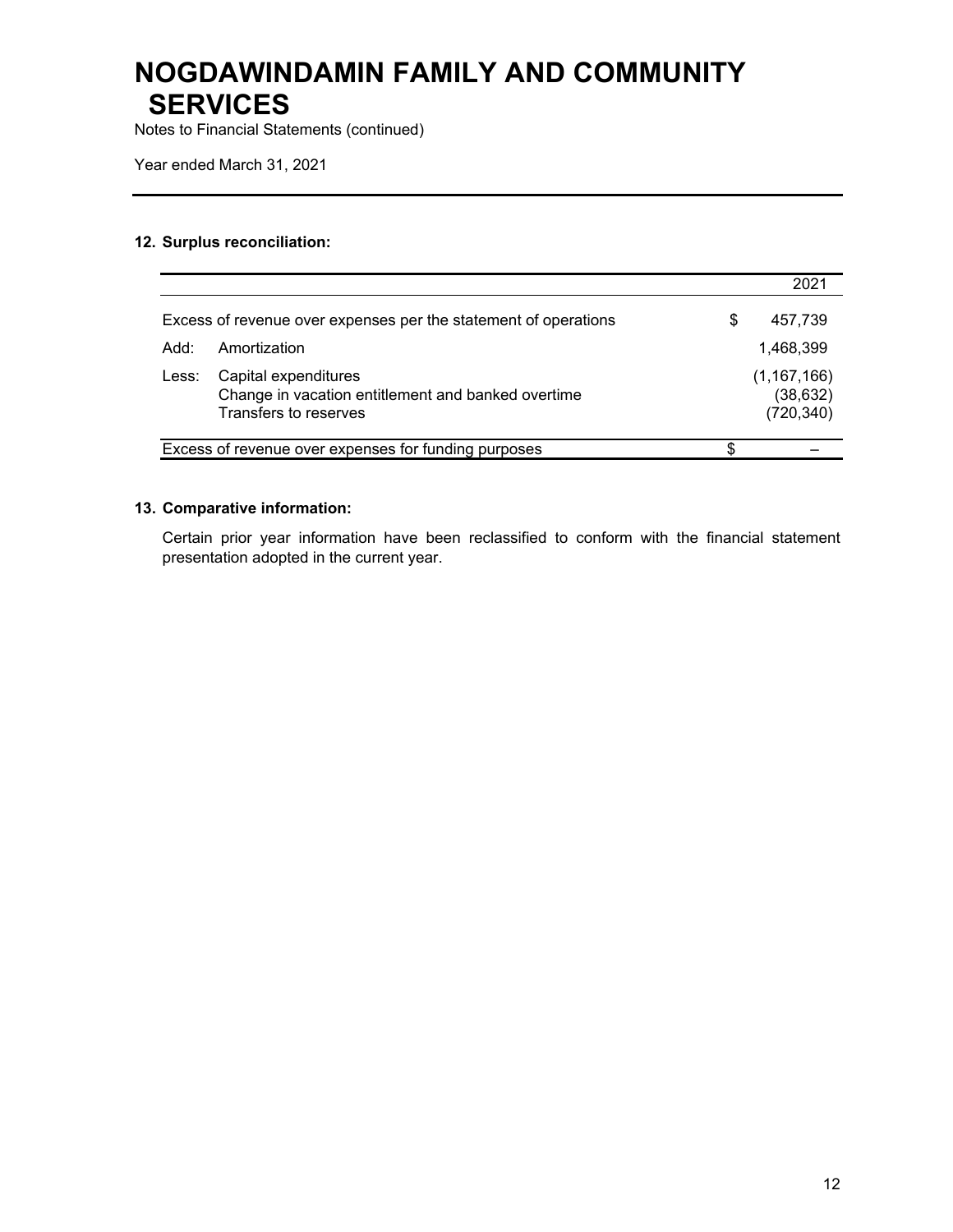Schedule of Operations for Funding Purposes

| Programs -<br>Programs -<br>Schedule 1<br>Schedule 2<br>Total<br>Revenue:<br>\$<br>Ministry of Community and Social Services<br>24,425,958<br>\$<br>24,425,958<br>Indigenous Services Canada - Jordan's Principle<br>7,683,604<br>7,683,604<br>Indigenous Services Canada - CHRT<br>8,982,124<br>11,820,328<br>20,802,452<br>Alternative care<br>289,532<br>289,532<br>Children's special allowance<br>934,698<br>934,698<br>Disability tax credit<br>34,840<br>34,840<br>Other<br>429,662<br>88,851<br>518,513<br>35,096,814<br>19,592,783<br>54,689,597<br>Expenses:<br><b>Salaries</b><br>- Staff<br>14,822,703<br>8,655,014<br>23,477,717<br>- Benefits<br>3,260,948<br>1,830,548<br>5,091,496<br>(1, 296, 531)<br>(75, 856)<br>(1,372,387)<br>Administration<br>3,935,165<br>467,877<br>4,403,042<br>Boarding<br><b>Building occupancy</b><br>1,296,133<br>397,636<br>1,693,769<br>Capital expenditures<br>980,864<br>119,553<br>1,100,417<br>Client personal needs<br>881,127<br>209,758<br>1,090,885<br>Cultural program<br>4,878<br>519,994<br>524,872<br>Financial assistance<br>489,688<br>1,777,012<br>2,266,700<br>197,205<br>32,035<br>229,240<br>Health and related costs<br>18,396<br><b>OCBE</b> expenses<br>81,061<br>99,457<br>Office administration<br>456,522<br>125,025<br>581,547<br>Other<br>194,137<br>493<br>194,630<br>Programs expenses<br>- Internal<br>305,745<br>1,324,203<br>1,629,948<br>- External<br>6,602,235<br>1,518,902<br>8,121,137<br>Professional services - client<br>275,678<br>645,398<br>921,076<br>Professional services - non- client<br>39,566<br>75,127<br>114,693<br>Promotion and publicity<br>32,748<br>24,460<br>57,208<br>361,783<br>25,681<br>387,464<br>Technology<br>138,150<br>163,710<br>Training and recruitment<br>301,860<br>Travel<br>682,803<br>184,440<br>867,243<br>33,742,608<br>18,039,406<br>51,782,014<br>Excess of revenue over expenses<br>before undernoted items<br>1,354,206<br>1,553,377<br>2,907,583<br>Adjustments:<br>Funding deferred for future periods<br>(2, 148, 611)<br>(2, 148, 611)<br>Transfer from reserve<br>615,136<br>615,136<br>(19,902)<br>(1, 335, 476)<br>Transfer (to) reserve<br>(1,315,574)<br>Change in vacation entitlement and banked overtime<br>(38, 632)<br>(38, 632)<br>Excess of revenue over expenses<br>\$<br>\$<br>٠ |  | Provincial | Federal |  |
|------------------------------------------------------------------------------------------------------------------------------------------------------------------------------------------------------------------------------------------------------------------------------------------------------------------------------------------------------------------------------------------------------------------------------------------------------------------------------------------------------------------------------------------------------------------------------------------------------------------------------------------------------------------------------------------------------------------------------------------------------------------------------------------------------------------------------------------------------------------------------------------------------------------------------------------------------------------------------------------------------------------------------------------------------------------------------------------------------------------------------------------------------------------------------------------------------------------------------------------------------------------------------------------------------------------------------------------------------------------------------------------------------------------------------------------------------------------------------------------------------------------------------------------------------------------------------------------------------------------------------------------------------------------------------------------------------------------------------------------------------------------------------------------------------------------------------------------------------------------------------------------------------------------------------------------------------------------------------------------------------------------------------------------------------------------------------------------------------------------------------------------------------------------------------------------------------------------------------------------------------------------------------------------------------------------------------------|--|------------|---------|--|
|                                                                                                                                                                                                                                                                                                                                                                                                                                                                                                                                                                                                                                                                                                                                                                                                                                                                                                                                                                                                                                                                                                                                                                                                                                                                                                                                                                                                                                                                                                                                                                                                                                                                                                                                                                                                                                                                                                                                                                                                                                                                                                                                                                                                                                                                                                                                    |  |            |         |  |
|                                                                                                                                                                                                                                                                                                                                                                                                                                                                                                                                                                                                                                                                                                                                                                                                                                                                                                                                                                                                                                                                                                                                                                                                                                                                                                                                                                                                                                                                                                                                                                                                                                                                                                                                                                                                                                                                                                                                                                                                                                                                                                                                                                                                                                                                                                                                    |  |            |         |  |
|                                                                                                                                                                                                                                                                                                                                                                                                                                                                                                                                                                                                                                                                                                                                                                                                                                                                                                                                                                                                                                                                                                                                                                                                                                                                                                                                                                                                                                                                                                                                                                                                                                                                                                                                                                                                                                                                                                                                                                                                                                                                                                                                                                                                                                                                                                                                    |  |            |         |  |
|                                                                                                                                                                                                                                                                                                                                                                                                                                                                                                                                                                                                                                                                                                                                                                                                                                                                                                                                                                                                                                                                                                                                                                                                                                                                                                                                                                                                                                                                                                                                                                                                                                                                                                                                                                                                                                                                                                                                                                                                                                                                                                                                                                                                                                                                                                                                    |  |            |         |  |
|                                                                                                                                                                                                                                                                                                                                                                                                                                                                                                                                                                                                                                                                                                                                                                                                                                                                                                                                                                                                                                                                                                                                                                                                                                                                                                                                                                                                                                                                                                                                                                                                                                                                                                                                                                                                                                                                                                                                                                                                                                                                                                                                                                                                                                                                                                                                    |  |            |         |  |
|                                                                                                                                                                                                                                                                                                                                                                                                                                                                                                                                                                                                                                                                                                                                                                                                                                                                                                                                                                                                                                                                                                                                                                                                                                                                                                                                                                                                                                                                                                                                                                                                                                                                                                                                                                                                                                                                                                                                                                                                                                                                                                                                                                                                                                                                                                                                    |  |            |         |  |
|                                                                                                                                                                                                                                                                                                                                                                                                                                                                                                                                                                                                                                                                                                                                                                                                                                                                                                                                                                                                                                                                                                                                                                                                                                                                                                                                                                                                                                                                                                                                                                                                                                                                                                                                                                                                                                                                                                                                                                                                                                                                                                                                                                                                                                                                                                                                    |  |            |         |  |
|                                                                                                                                                                                                                                                                                                                                                                                                                                                                                                                                                                                                                                                                                                                                                                                                                                                                                                                                                                                                                                                                                                                                                                                                                                                                                                                                                                                                                                                                                                                                                                                                                                                                                                                                                                                                                                                                                                                                                                                                                                                                                                                                                                                                                                                                                                                                    |  |            |         |  |
|                                                                                                                                                                                                                                                                                                                                                                                                                                                                                                                                                                                                                                                                                                                                                                                                                                                                                                                                                                                                                                                                                                                                                                                                                                                                                                                                                                                                                                                                                                                                                                                                                                                                                                                                                                                                                                                                                                                                                                                                                                                                                                                                                                                                                                                                                                                                    |  |            |         |  |
|                                                                                                                                                                                                                                                                                                                                                                                                                                                                                                                                                                                                                                                                                                                                                                                                                                                                                                                                                                                                                                                                                                                                                                                                                                                                                                                                                                                                                                                                                                                                                                                                                                                                                                                                                                                                                                                                                                                                                                                                                                                                                                                                                                                                                                                                                                                                    |  |            |         |  |
|                                                                                                                                                                                                                                                                                                                                                                                                                                                                                                                                                                                                                                                                                                                                                                                                                                                                                                                                                                                                                                                                                                                                                                                                                                                                                                                                                                                                                                                                                                                                                                                                                                                                                                                                                                                                                                                                                                                                                                                                                                                                                                                                                                                                                                                                                                                                    |  |            |         |  |
|                                                                                                                                                                                                                                                                                                                                                                                                                                                                                                                                                                                                                                                                                                                                                                                                                                                                                                                                                                                                                                                                                                                                                                                                                                                                                                                                                                                                                                                                                                                                                                                                                                                                                                                                                                                                                                                                                                                                                                                                                                                                                                                                                                                                                                                                                                                                    |  |            |         |  |
|                                                                                                                                                                                                                                                                                                                                                                                                                                                                                                                                                                                                                                                                                                                                                                                                                                                                                                                                                                                                                                                                                                                                                                                                                                                                                                                                                                                                                                                                                                                                                                                                                                                                                                                                                                                                                                                                                                                                                                                                                                                                                                                                                                                                                                                                                                                                    |  |            |         |  |
|                                                                                                                                                                                                                                                                                                                                                                                                                                                                                                                                                                                                                                                                                                                                                                                                                                                                                                                                                                                                                                                                                                                                                                                                                                                                                                                                                                                                                                                                                                                                                                                                                                                                                                                                                                                                                                                                                                                                                                                                                                                                                                                                                                                                                                                                                                                                    |  |            |         |  |
|                                                                                                                                                                                                                                                                                                                                                                                                                                                                                                                                                                                                                                                                                                                                                                                                                                                                                                                                                                                                                                                                                                                                                                                                                                                                                                                                                                                                                                                                                                                                                                                                                                                                                                                                                                                                                                                                                                                                                                                                                                                                                                                                                                                                                                                                                                                                    |  |            |         |  |
|                                                                                                                                                                                                                                                                                                                                                                                                                                                                                                                                                                                                                                                                                                                                                                                                                                                                                                                                                                                                                                                                                                                                                                                                                                                                                                                                                                                                                                                                                                                                                                                                                                                                                                                                                                                                                                                                                                                                                                                                                                                                                                                                                                                                                                                                                                                                    |  |            |         |  |
|                                                                                                                                                                                                                                                                                                                                                                                                                                                                                                                                                                                                                                                                                                                                                                                                                                                                                                                                                                                                                                                                                                                                                                                                                                                                                                                                                                                                                                                                                                                                                                                                                                                                                                                                                                                                                                                                                                                                                                                                                                                                                                                                                                                                                                                                                                                                    |  |            |         |  |
|                                                                                                                                                                                                                                                                                                                                                                                                                                                                                                                                                                                                                                                                                                                                                                                                                                                                                                                                                                                                                                                                                                                                                                                                                                                                                                                                                                                                                                                                                                                                                                                                                                                                                                                                                                                                                                                                                                                                                                                                                                                                                                                                                                                                                                                                                                                                    |  |            |         |  |
|                                                                                                                                                                                                                                                                                                                                                                                                                                                                                                                                                                                                                                                                                                                                                                                                                                                                                                                                                                                                                                                                                                                                                                                                                                                                                                                                                                                                                                                                                                                                                                                                                                                                                                                                                                                                                                                                                                                                                                                                                                                                                                                                                                                                                                                                                                                                    |  |            |         |  |
|                                                                                                                                                                                                                                                                                                                                                                                                                                                                                                                                                                                                                                                                                                                                                                                                                                                                                                                                                                                                                                                                                                                                                                                                                                                                                                                                                                                                                                                                                                                                                                                                                                                                                                                                                                                                                                                                                                                                                                                                                                                                                                                                                                                                                                                                                                                                    |  |            |         |  |
|                                                                                                                                                                                                                                                                                                                                                                                                                                                                                                                                                                                                                                                                                                                                                                                                                                                                                                                                                                                                                                                                                                                                                                                                                                                                                                                                                                                                                                                                                                                                                                                                                                                                                                                                                                                                                                                                                                                                                                                                                                                                                                                                                                                                                                                                                                                                    |  |            |         |  |
|                                                                                                                                                                                                                                                                                                                                                                                                                                                                                                                                                                                                                                                                                                                                                                                                                                                                                                                                                                                                                                                                                                                                                                                                                                                                                                                                                                                                                                                                                                                                                                                                                                                                                                                                                                                                                                                                                                                                                                                                                                                                                                                                                                                                                                                                                                                                    |  |            |         |  |
|                                                                                                                                                                                                                                                                                                                                                                                                                                                                                                                                                                                                                                                                                                                                                                                                                                                                                                                                                                                                                                                                                                                                                                                                                                                                                                                                                                                                                                                                                                                                                                                                                                                                                                                                                                                                                                                                                                                                                                                                                                                                                                                                                                                                                                                                                                                                    |  |            |         |  |
|                                                                                                                                                                                                                                                                                                                                                                                                                                                                                                                                                                                                                                                                                                                                                                                                                                                                                                                                                                                                                                                                                                                                                                                                                                                                                                                                                                                                                                                                                                                                                                                                                                                                                                                                                                                                                                                                                                                                                                                                                                                                                                                                                                                                                                                                                                                                    |  |            |         |  |
|                                                                                                                                                                                                                                                                                                                                                                                                                                                                                                                                                                                                                                                                                                                                                                                                                                                                                                                                                                                                                                                                                                                                                                                                                                                                                                                                                                                                                                                                                                                                                                                                                                                                                                                                                                                                                                                                                                                                                                                                                                                                                                                                                                                                                                                                                                                                    |  |            |         |  |
|                                                                                                                                                                                                                                                                                                                                                                                                                                                                                                                                                                                                                                                                                                                                                                                                                                                                                                                                                                                                                                                                                                                                                                                                                                                                                                                                                                                                                                                                                                                                                                                                                                                                                                                                                                                                                                                                                                                                                                                                                                                                                                                                                                                                                                                                                                                                    |  |            |         |  |
|                                                                                                                                                                                                                                                                                                                                                                                                                                                                                                                                                                                                                                                                                                                                                                                                                                                                                                                                                                                                                                                                                                                                                                                                                                                                                                                                                                                                                                                                                                                                                                                                                                                                                                                                                                                                                                                                                                                                                                                                                                                                                                                                                                                                                                                                                                                                    |  |            |         |  |
|                                                                                                                                                                                                                                                                                                                                                                                                                                                                                                                                                                                                                                                                                                                                                                                                                                                                                                                                                                                                                                                                                                                                                                                                                                                                                                                                                                                                                                                                                                                                                                                                                                                                                                                                                                                                                                                                                                                                                                                                                                                                                                                                                                                                                                                                                                                                    |  |            |         |  |
|                                                                                                                                                                                                                                                                                                                                                                                                                                                                                                                                                                                                                                                                                                                                                                                                                                                                                                                                                                                                                                                                                                                                                                                                                                                                                                                                                                                                                                                                                                                                                                                                                                                                                                                                                                                                                                                                                                                                                                                                                                                                                                                                                                                                                                                                                                                                    |  |            |         |  |
|                                                                                                                                                                                                                                                                                                                                                                                                                                                                                                                                                                                                                                                                                                                                                                                                                                                                                                                                                                                                                                                                                                                                                                                                                                                                                                                                                                                                                                                                                                                                                                                                                                                                                                                                                                                                                                                                                                                                                                                                                                                                                                                                                                                                                                                                                                                                    |  |            |         |  |
|                                                                                                                                                                                                                                                                                                                                                                                                                                                                                                                                                                                                                                                                                                                                                                                                                                                                                                                                                                                                                                                                                                                                                                                                                                                                                                                                                                                                                                                                                                                                                                                                                                                                                                                                                                                                                                                                                                                                                                                                                                                                                                                                                                                                                                                                                                                                    |  |            |         |  |
|                                                                                                                                                                                                                                                                                                                                                                                                                                                                                                                                                                                                                                                                                                                                                                                                                                                                                                                                                                                                                                                                                                                                                                                                                                                                                                                                                                                                                                                                                                                                                                                                                                                                                                                                                                                                                                                                                                                                                                                                                                                                                                                                                                                                                                                                                                                                    |  |            |         |  |
|                                                                                                                                                                                                                                                                                                                                                                                                                                                                                                                                                                                                                                                                                                                                                                                                                                                                                                                                                                                                                                                                                                                                                                                                                                                                                                                                                                                                                                                                                                                                                                                                                                                                                                                                                                                                                                                                                                                                                                                                                                                                                                                                                                                                                                                                                                                                    |  |            |         |  |
|                                                                                                                                                                                                                                                                                                                                                                                                                                                                                                                                                                                                                                                                                                                                                                                                                                                                                                                                                                                                                                                                                                                                                                                                                                                                                                                                                                                                                                                                                                                                                                                                                                                                                                                                                                                                                                                                                                                                                                                                                                                                                                                                                                                                                                                                                                                                    |  |            |         |  |
|                                                                                                                                                                                                                                                                                                                                                                                                                                                                                                                                                                                                                                                                                                                                                                                                                                                                                                                                                                                                                                                                                                                                                                                                                                                                                                                                                                                                                                                                                                                                                                                                                                                                                                                                                                                                                                                                                                                                                                                                                                                                                                                                                                                                                                                                                                                                    |  |            |         |  |
|                                                                                                                                                                                                                                                                                                                                                                                                                                                                                                                                                                                                                                                                                                                                                                                                                                                                                                                                                                                                                                                                                                                                                                                                                                                                                                                                                                                                                                                                                                                                                                                                                                                                                                                                                                                                                                                                                                                                                                                                                                                                                                                                                                                                                                                                                                                                    |  |            |         |  |
|                                                                                                                                                                                                                                                                                                                                                                                                                                                                                                                                                                                                                                                                                                                                                                                                                                                                                                                                                                                                                                                                                                                                                                                                                                                                                                                                                                                                                                                                                                                                                                                                                                                                                                                                                                                                                                                                                                                                                                                                                                                                                                                                                                                                                                                                                                                                    |  |            |         |  |
|                                                                                                                                                                                                                                                                                                                                                                                                                                                                                                                                                                                                                                                                                                                                                                                                                                                                                                                                                                                                                                                                                                                                                                                                                                                                                                                                                                                                                                                                                                                                                                                                                                                                                                                                                                                                                                                                                                                                                                                                                                                                                                                                                                                                                                                                                                                                    |  |            |         |  |
|                                                                                                                                                                                                                                                                                                                                                                                                                                                                                                                                                                                                                                                                                                                                                                                                                                                                                                                                                                                                                                                                                                                                                                                                                                                                                                                                                                                                                                                                                                                                                                                                                                                                                                                                                                                                                                                                                                                                                                                                                                                                                                                                                                                                                                                                                                                                    |  |            |         |  |
|                                                                                                                                                                                                                                                                                                                                                                                                                                                                                                                                                                                                                                                                                                                                                                                                                                                                                                                                                                                                                                                                                                                                                                                                                                                                                                                                                                                                                                                                                                                                                                                                                                                                                                                                                                                                                                                                                                                                                                                                                                                                                                                                                                                                                                                                                                                                    |  |            |         |  |
|                                                                                                                                                                                                                                                                                                                                                                                                                                                                                                                                                                                                                                                                                                                                                                                                                                                                                                                                                                                                                                                                                                                                                                                                                                                                                                                                                                                                                                                                                                                                                                                                                                                                                                                                                                                                                                                                                                                                                                                                                                                                                                                                                                                                                                                                                                                                    |  |            |         |  |
|                                                                                                                                                                                                                                                                                                                                                                                                                                                                                                                                                                                                                                                                                                                                                                                                                                                                                                                                                                                                                                                                                                                                                                                                                                                                                                                                                                                                                                                                                                                                                                                                                                                                                                                                                                                                                                                                                                                                                                                                                                                                                                                                                                                                                                                                                                                                    |  |            |         |  |
|                                                                                                                                                                                                                                                                                                                                                                                                                                                                                                                                                                                                                                                                                                                                                                                                                                                                                                                                                                                                                                                                                                                                                                                                                                                                                                                                                                                                                                                                                                                                                                                                                                                                                                                                                                                                                                                                                                                                                                                                                                                                                                                                                                                                                                                                                                                                    |  |            |         |  |
|                                                                                                                                                                                                                                                                                                                                                                                                                                                                                                                                                                                                                                                                                                                                                                                                                                                                                                                                                                                                                                                                                                                                                                                                                                                                                                                                                                                                                                                                                                                                                                                                                                                                                                                                                                                                                                                                                                                                                                                                                                                                                                                                                                                                                                                                                                                                    |  |            |         |  |
|                                                                                                                                                                                                                                                                                                                                                                                                                                                                                                                                                                                                                                                                                                                                                                                                                                                                                                                                                                                                                                                                                                                                                                                                                                                                                                                                                                                                                                                                                                                                                                                                                                                                                                                                                                                                                                                                                                                                                                                                                                                                                                                                                                                                                                                                                                                                    |  |            |         |  |
|                                                                                                                                                                                                                                                                                                                                                                                                                                                                                                                                                                                                                                                                                                                                                                                                                                                                                                                                                                                                                                                                                                                                                                                                                                                                                                                                                                                                                                                                                                                                                                                                                                                                                                                                                                                                                                                                                                                                                                                                                                                                                                                                                                                                                                                                                                                                    |  |            |         |  |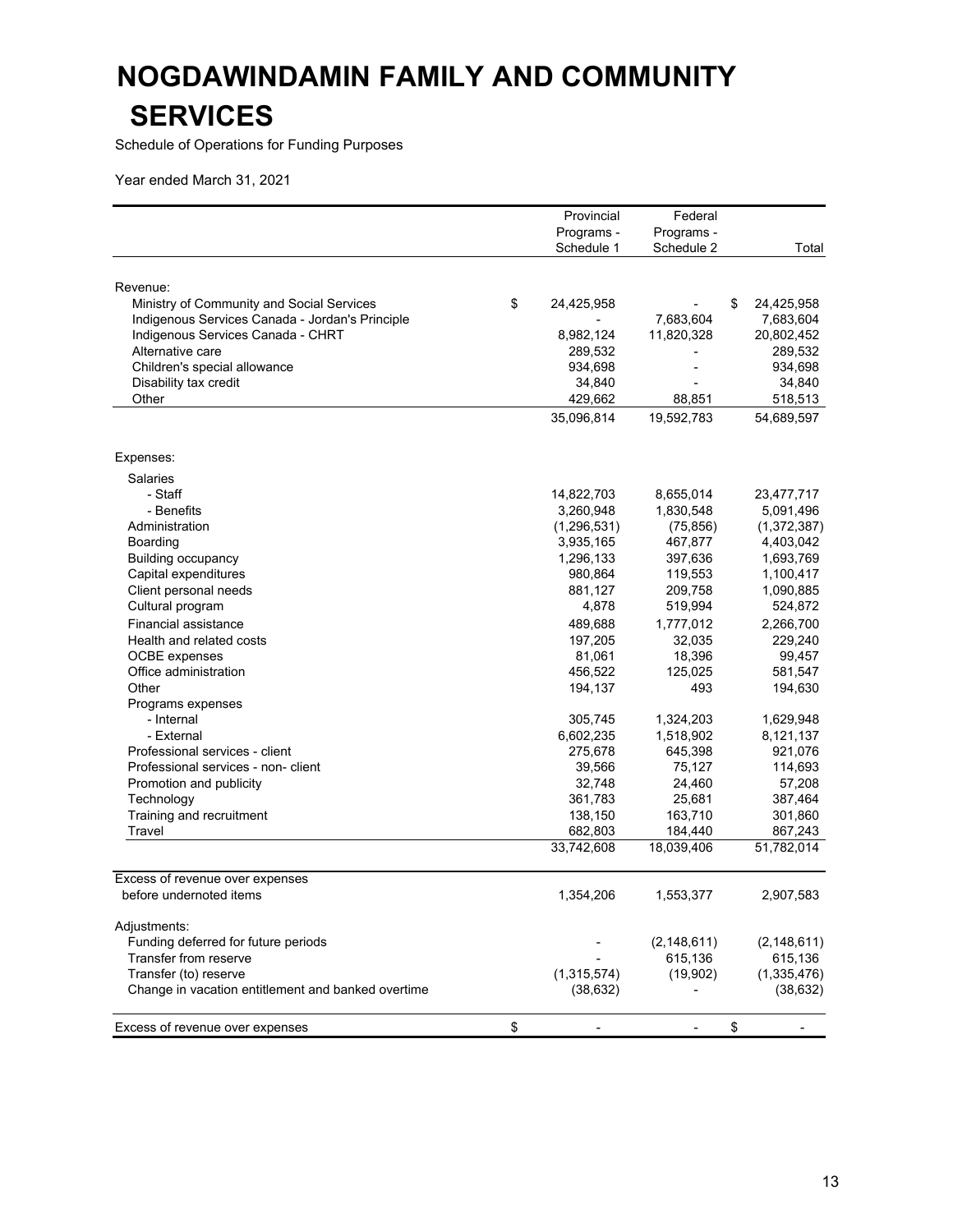Schedule of Operations for Funding Purposes - Provincial Programs Schedule 1

|                                                                         | Community       | <b>Child Welfare</b>  | Youth           | Housing        | Youth in        | Education                |                       |
|-------------------------------------------------------------------------|-----------------|-----------------------|-----------------|----------------|-----------------|--------------------------|-----------------------|
|                                                                         | Prevention      | Capacity              | Justice         | Support        | Transition      | Liaison                  | Total                 |
|                                                                         |                 |                       |                 |                |                 |                          |                       |
| Revenue:                                                                |                 |                       |                 |                |                 |                          |                       |
| Ministry of Community and Social Services                               | \$<br>1,948,721 | 22,152,212            | 78,456          | 75,000         | 75,000          | 96,569                   | 24,425,958<br>\$      |
| Indigenous Services Canada - CHRT                                       | 13,074          | 8,922,883             | 12,416          | 11,073         | 11,188          | 11,490                   | 8,982,124             |
| Alternative care                                                        |                 | 289,532               |                 |                |                 | ÷,                       | 289,532               |
| Children's special allowance                                            |                 | 934,698               | $\blacksquare$  |                |                 |                          | 934,698               |
| Disability tax credit                                                   |                 | 34,840                |                 |                |                 |                          | 34,840                |
| Other                                                                   | $\blacksquare$  | 429,662               | $\sim$          | $\blacksquare$ | $\sim$          | $\blacksquare$           | 429,662               |
|                                                                         | 1,961,795       | 32,763,827            | 90,872          | 86,073         | 86,188          | 108,059                  | 35,096,814            |
| Expenses:                                                               |                 |                       |                 |                |                 |                          |                       |
| <b>Salaries</b>                                                         |                 |                       |                 |                |                 |                          |                       |
| - Staff                                                                 | 102,602         | 14,449,156            | 69,715          | 67,042         | 66,133          | 68,055                   | 14,822,703            |
| - Benefits                                                              | 22,780          | 3,180,978             | 15,312          | 15,630         | 13,292          | 12,956                   | 3,260,948             |
| Administration                                                          | (98)            | (1, 295, 887)         | (179)           | (16)           | (350)           | (1)                      | (1, 296, 531)         |
| Boarding                                                                |                 | 3,934,746             | 122             | 69             | 228             |                          | 3,935,165             |
| <b>Building occupancy</b>                                               | ÷.              | 1,296,133             | $\overline{a}$  | $\overline{a}$ | $\mathbf{r}$    |                          | 1,296,133             |
| Capital expenditures                                                    |                 | 980,864               |                 |                | $\blacksquare$  |                          | 980,864               |
| Client personal needs                                                   |                 | 880,820               |                 | 156            | 151             |                          | 881,127               |
| Cultural program                                                        |                 | 4,678                 | 200             | ÷.             | $\sim$          |                          | 4,878                 |
| <b>Financial assistance</b>                                             | 1,152           | 488,277               | 34              | 109            | 116             |                          | 489,688               |
| Health and related costs                                                | $\sim$          | 197,205               |                 | $\overline{a}$ | $\overline{a}$  | ÷                        | 197,205               |
| <b>OCBE</b> expenses                                                    |                 | 81,061                |                 |                |                 |                          | 81,061                |
| Office administration                                                   | 1,006           | 451,972               | 903             | 1,405          | 881             | 355                      | 456.522               |
| Other                                                                   |                 | 193,837               |                 |                |                 | 300                      | 194,137               |
| Programs expenses                                                       |                 |                       |                 |                |                 |                          |                       |
| - Internal                                                              | 82,653          | 191,249               | 1,801           | 1,233          | 2,434           | 26,375                   | 305,745               |
| - External                                                              | 1,751,672       | 4,850,563             |                 |                |                 | $\overline{\phantom{a}}$ | 6,602,235             |
| Professional services - client                                          |                 | 275,678               |                 |                |                 |                          | 275,678               |
|                                                                         |                 |                       |                 |                |                 |                          |                       |
| Professional services - non- client                                     |                 | 39,566                |                 |                |                 |                          | 39,566                |
| Program resources                                                       |                 |                       |                 |                |                 |                          |                       |
| Promotion and publicity                                                 |                 | 32,748                |                 |                |                 |                          | 32,748                |
| Technology                                                              |                 | 361,783               |                 | $\blacksquare$ | $\overline{a}$  |                          | 361,783               |
| Training and recruitment                                                | 23              | 138,127               |                 |                |                 |                          | 138,150               |
| Travel                                                                  | 5<br>1,961,795  | 676,067<br>31,409,621 | 2,964<br>90,872 | 445<br>86,073  | 3,303<br>86,188 | 19<br>108,059            | 682,803<br>33,742,608 |
|                                                                         |                 |                       |                 |                |                 |                          |                       |
| Excess (deficiency) of revenue over expenses<br>before undernoted items |                 |                       |                 |                |                 |                          |                       |
|                                                                         |                 | 1,354,206             |                 |                |                 |                          | 1,354,206             |
| Adjustments:                                                            |                 |                       |                 |                |                 |                          |                       |
| Transfer (to) reserve                                                   |                 | (1,315,574)           |                 |                |                 |                          | (1,315,574)           |
| Change in vacation entitlement and banked overtime                      |                 | (38, 632)             |                 |                |                 |                          | (38, 632)             |
| Excess (deficiency) of revenue over expenses                            | \$              | $\overline{a}$        |                 | $\overline{a}$ |                 |                          | \$                    |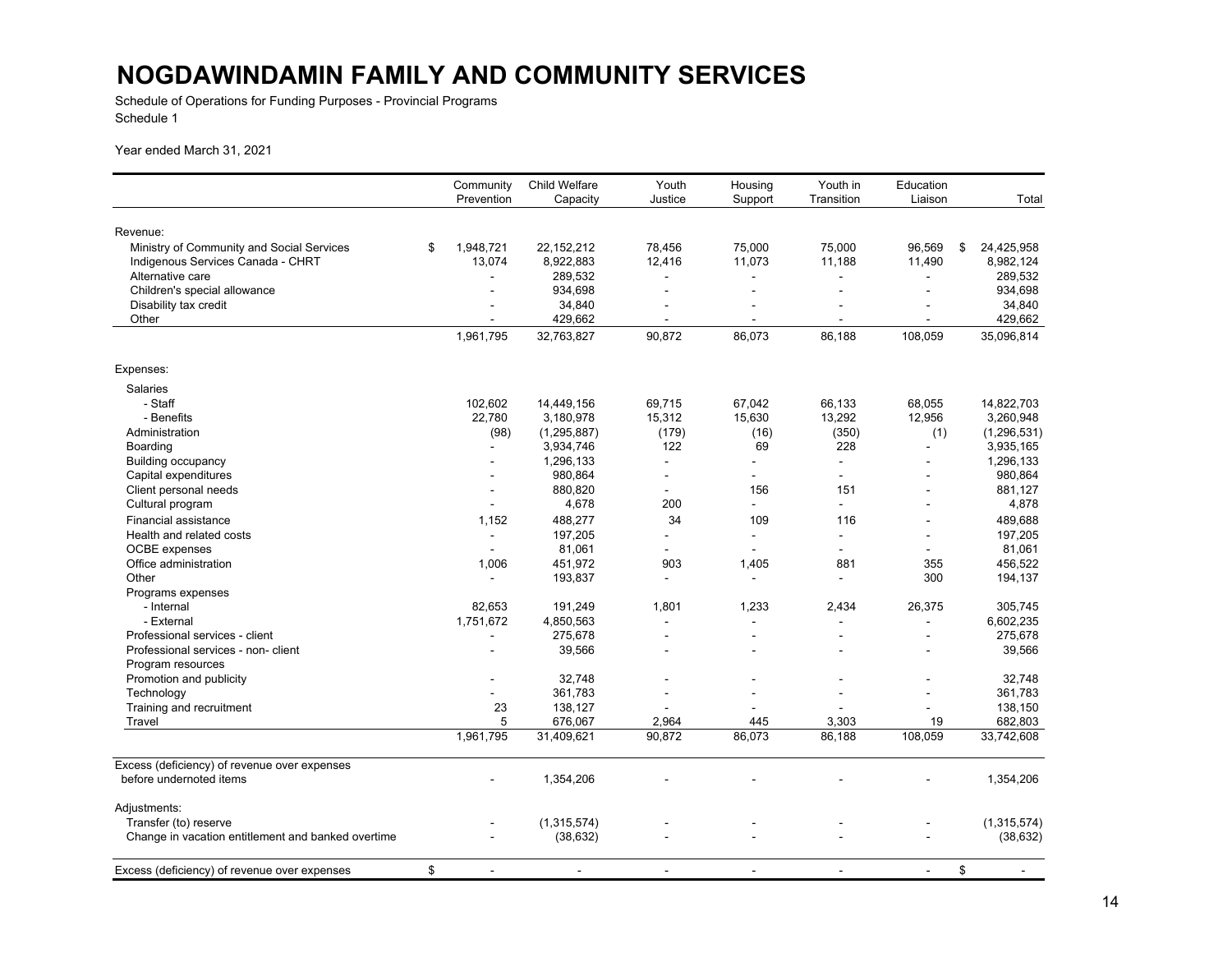Schedule of Operations for Funding Purposes - Federal Programs Schedule 2A

|                                                 | Jordan's      |                          |                          | Jordan's                 |           |                   | Round House              |                          |                 |
|-------------------------------------------------|---------------|--------------------------|--------------------------|--------------------------|-----------|-------------------|--------------------------|--------------------------|-----------------|
|                                                 | Principle     | Children's               |                          | Principle                |           |                   | and Family               | Adult                    |                 |
|                                                 | Children      | Mental                   | Aunties and              | Individual               |           | Family            | Treatment                | Mental                   |                 |
|                                                 | in Care       | Health                   | Grandmothers             | Submissions              | Neonatal  | <b>Well Being</b> | Centre                   | Health                   | Subtotal A      |
|                                                 |               |                          |                          |                          |           |                   |                          |                          |                 |
| Revenue:                                        |               |                          |                          |                          |           |                   |                          |                          |                 |
| Indigenous Services Canada - Jordan's Principle | \$<br>484,000 | 3,656,317                |                          | 2,861,134                |           |                   | $\blacksquare$           |                          | \$<br>7,001,451 |
| Indigenous Services Canada - CHRT               | 45,325        | 289,082                  | 687,210                  | 24,436                   | 935,726   | 3,405,700         | 178,144                  | 1,498,178                | 7,063,801       |
| Other                                           | 25,313        |                          |                          | (462)                    | 1,000     |                   |                          |                          | 25,851          |
|                                                 | 554,638       | 3,945,399                | 687,210                  | 2,885,108                | 936,726   | 3,405,700         | 178,144                  | 1,498,178                | 14,091,103      |
| Expenses:                                       |               |                          |                          |                          |           |                   |                          |                          |                 |
| Salaries                                        |               |                          |                          |                          |           |                   |                          |                          |                 |
| - Staff                                         | 476,318       | 2,369,527                | 79,686                   | 285,822                  | 393,224   | 1,869,482         | 67,837                   | 493,269                  | 6,035,165       |
| - Benefits                                      | 94,158        | 564,852                  | 22,872                   | 28,890                   | 81,054    | 429,928           | 13,772                   | 127,619                  | 1,363,145       |
| Administration                                  | (29, 184)     | (14, 043)                | (39)                     | (10, 539)                | (4, 403)  | (8,900)           | (19)                     | (608)                    | (67, 735)       |
| Boarding                                        |               | 150                      | $\sim$                   | 459,819                  | 1,070     | 478               | ٠                        |                          | 461,517         |
| <b>Building occupancy</b>                       |               | 121,699                  | 54                       | 11,400                   | 97,233    | 89,101            |                          | 19,274                   | 338,761         |
| Capital expenditures                            |               | 1,671                    |                          | $\overline{\phantom{a}}$ | 45,444    | 9,276             |                          |                          | 56,391          |
| Client personal needs                           | 496           | 3,768                    | ٠                        | 190,806                  | 223       | 7,064             |                          | $\sim$<br>254            | 202,611         |
|                                                 |               |                          |                          |                          | 29        | 1,487             | $\blacksquare$           |                          | 2,873           |
| Cultural program                                |               | $\overline{\phantom{a}}$ | 87                       |                          |           |                   |                          | 1,270                    |                 |
| Financial assistance                            |               | 12,764                   |                          | 1,311,686                | 69,275    | 321,922           |                          | 6,190                    | 1,721,837       |
| Health and related costs                        |               | $\sim$                   |                          | 30,735                   |           | 1,300             | $\blacksquare$           | $\overline{\phantom{a}}$ | 32,035          |
| <b>OCBE</b> expenses                            |               | $\overline{\phantom{a}}$ | ×.                       | 18,396                   |           | $\mathbf{r}$      | $\blacksquare$           | $\sim$                   | 18,396          |
| Office administration                           | 2,942         | 38,993                   | 1,244                    | 1,060                    | 18,159    | 21,627            | 1,210                    | 8,908                    | 94,143          |
| Other                                           |               |                          |                          | 12                       |           | 128               | $\blacksquare$           |                          | 140             |
| Programs expenses                               |               |                          |                          |                          |           |                   |                          |                          |                 |
| - Internal                                      | 120           | 10,803                   | 11,069                   | 31,359                   | 135,716   | 446,410           | 14,073                   | 105,915                  | 755,465         |
| - External                                      |               | 417,401                  | 524,214                  | $\blacksquare$           |           |                   | $\blacksquare$           | 577,287                  | 1,518,902       |
| Professional services - client                  |               | 17,374                   | ÷                        | 446,742                  |           | 382               | $\blacksquare$           | ä,                       | 464,498         |
| Professional services - non- client             |               | $\overline{\phantom{a}}$ | 2,500                    | 47,515                   |           | 184               | 5                        |                          | 50,204          |
| Promotion and publicity                         |               | 72                       | 9,284                    | $\overline{\phantom{a}}$ |           | 10,553            | 3,000                    | $\blacksquare$           | 22,909          |
| Technology                                      |               | 6,435                    | ÷.                       | 3,413                    |           | 1,560             |                          |                          | 11,408          |
| Training and recruitment                        | (1, 567)      | 5,826                    | 20,028                   |                          | 717       | 44,461            | 16,368                   | 29,012                   | 114,845         |
| Travel                                          | 11,355        | 25,775                   | 1,162                    | 27,992                   | 3,490     | 50,304            | 131                      | 2,792                    | 123,001         |
|                                                 | 554,638       | 3,583,067                | 672,161                  | 2,885,108                | 841,231   | 3,296,747         | 116,377                  | 1,371,182                | 13,320,511      |
| Excess (deficiency) of revenue over expenses    |               |                          |                          |                          |           |                   |                          |                          |                 |
| before undernoted items                         |               | 362,332                  | 15,049                   |                          | 95,495    | 108,953           | 61,767                   | 126,996                  | 770,592         |
|                                                 |               |                          |                          |                          |           |                   |                          |                          |                 |
| Adjustments:                                    |               |                          |                          |                          |           |                   |                          |                          |                 |
| Funding deferred for future periods             |               | (362, 332)               | (15,049)                 |                          | (95, 495) | (360, 023)        | (61, 767)                | (126, 996)               | (1,021,662)     |
| Transfer from reserve                           |               |                          | $\overline{\phantom{a}}$ |                          |           | 251,070           | $\overline{\phantom{a}}$ | $\overline{\phantom{a}}$ | 251,070         |
| Excess (deficiency) of revenue over expenses    | \$            | $\overline{\phantom{a}}$ |                          | ٠                        |           |                   |                          | $\sim$                   | \$              |